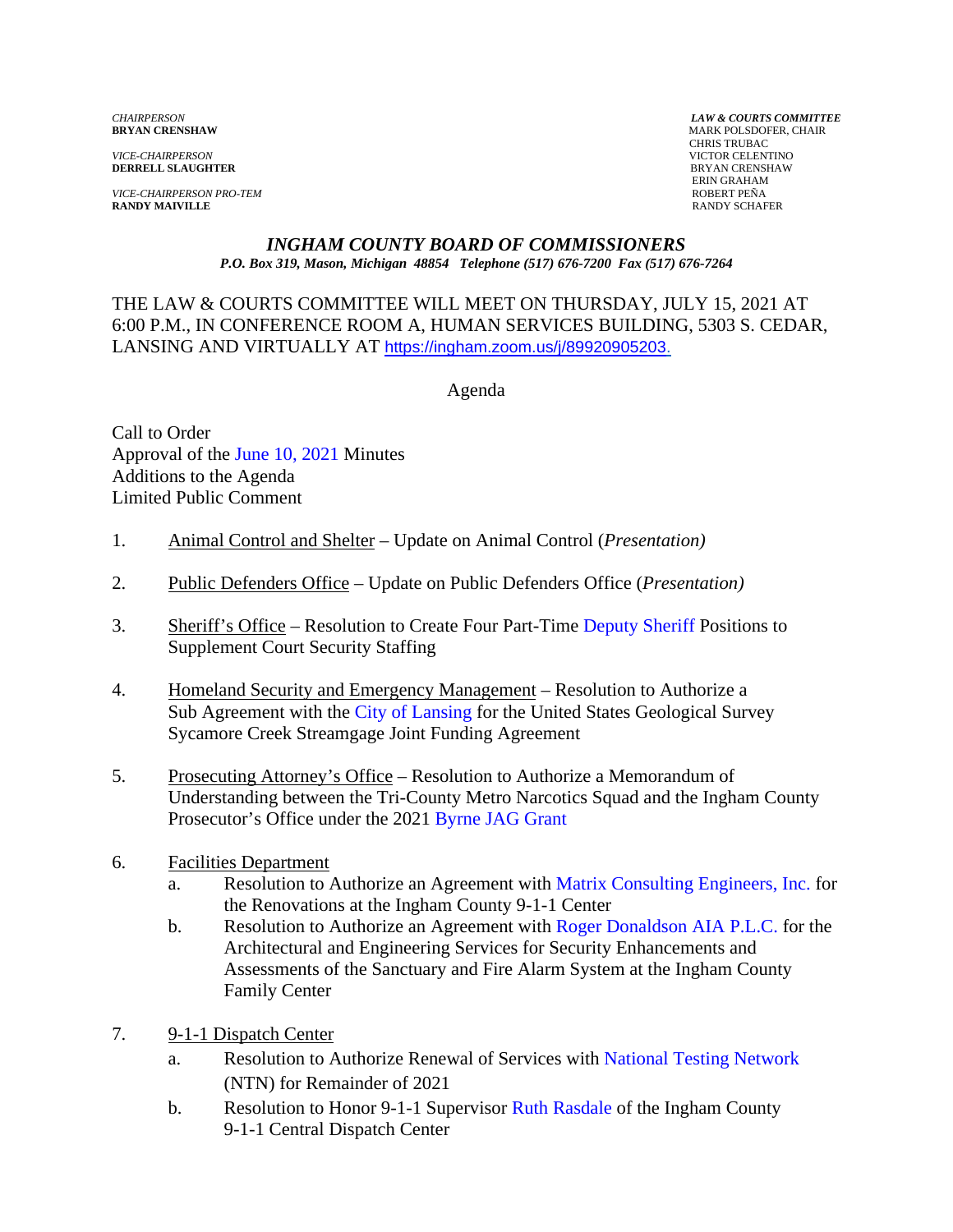- 8. Controller's Office
	- a. Resolution to Provide Emergency Support as Neede[d in Order to Ensure Timely](#page-28-0) Implementation of Peacemaker Fellowship® Partnership with Advance Peace to Help Build and Sustain Local Community Capacity to Interrupt Gun Violence in Ingham County, MI
	- b. Resolution to Utilize American Rescue Plan Funds to Implement Community-Designed Rapid Response Gun Violence Interruption Plan and Authorize Agreements [with Coat of Many Colors](#page-31-0) Counseling Services and the Village Lansing through October 1, 2021
- 9. Law & Courts Committee –Resolution to [Adopt the 2022 Juvenile Justice Commun](#page-37-0)ity Agency Process Calendar

Announcements Public Comment Adjournment

#### **PLEASE TURN OFF CELL PHONES OR OTHER ELECTRONIC DEVICES OR SET TO MUTE OR VIBRATE TO AVOID DISRUPTION DURING THE MEETING**

The County of Ingham will provide necessary reasonable auxiliary aids and services, such as interpreters for the hearing impaired and audio tapes of printed materials being considered at the meeting for the visually impaired, for individuals with disabilities at the meeting upon five (5) working days notice to the County of Ingham. Individuals with disabilities requiring auxiliary aids or services should contact the County of Ingham in writing or by calling the following: Ingham County Board of Commissioners, P.O. Box 319, Mason, MI 48854 Phone: (517) 676-7200. A quorum of the Board of Commissioners may be in attendance at this meeting. Meeting information is also available on line at www.ingham.org.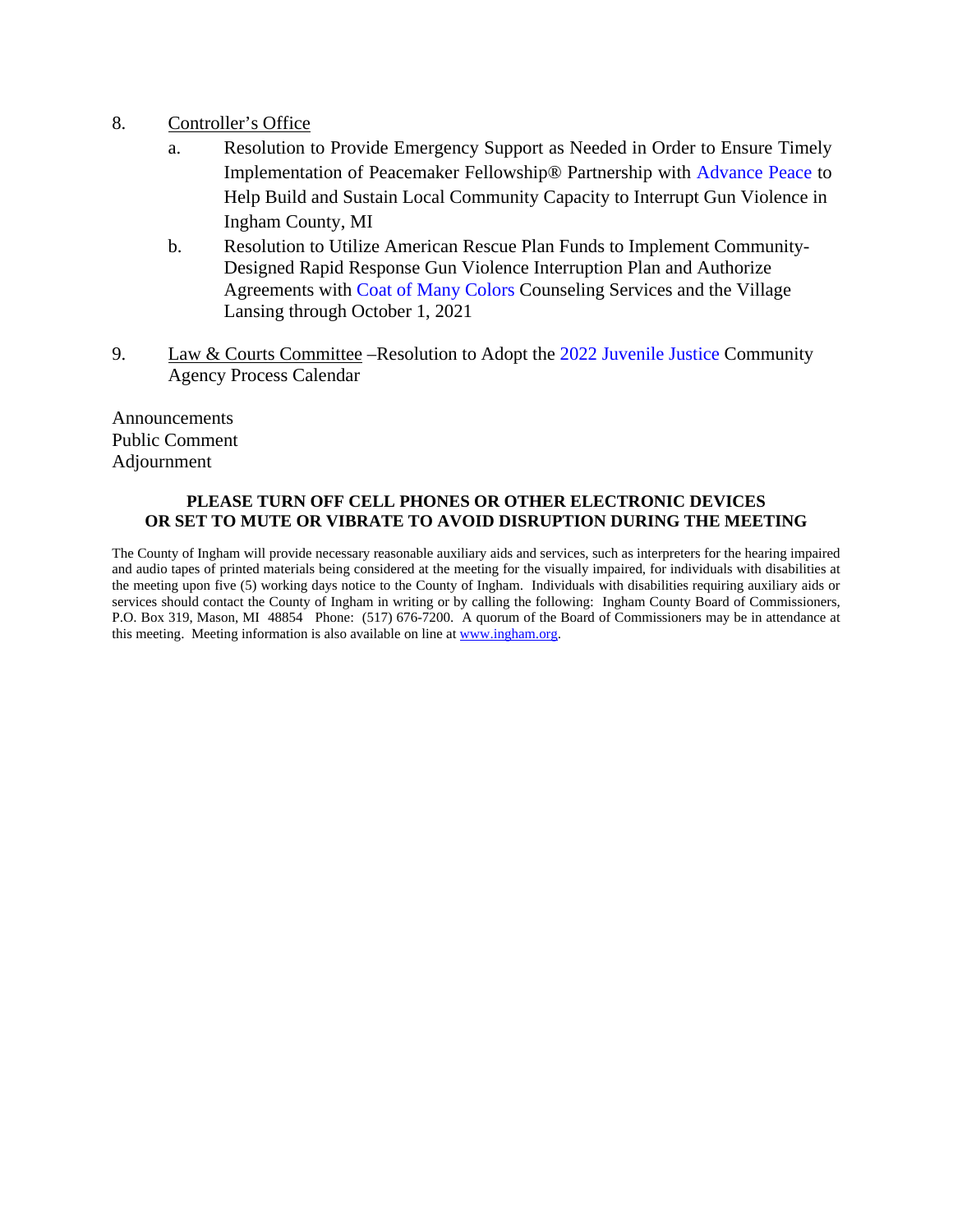#### LAW & COURTS COMMITTEE June 10, 2021 Draft Minutes

<span id="page-2-0"></span>The meeting was called to order by Chairperson Polsdofer at 6:00 p.m. virtually via Zoom in accordance with Public Act 228 of 2020 regarding the Open Meetings Act and State of Emergency declared by the Board of Commissioners for Ingham County. A roll call attendance and the present location of the Committee members was taken for the record.

Members Present: Polsdofer (Ingham County, Michigan), Celentino (Ingham County, Michigan), Crenshaw (Ingham County, Michigan), Graham (Ingham County, Michigan), Peña (Ingham County, Michigan), Schafer (Ingham County, Michigan), and Trubac (Ingham County, Michigan).

Members Absent: None.

Others Present: Heidi Williams, Teri Morton, Mary Konieczny, Liz Noel, and others.

Approval of the May 27, 2021 Minutes

MOVED BY COMM. SCHAFER, SUPPORTED BY COMM. CRENSHAW, TO APPROVE THE MINUTES OF THE MAY 27, 2021 LAW & COURTS COMMITTEE MEETING.

THE MOTION CARRIED UNANIMOUSLY.

#### Additions to the Agenda

- 1. Prosecuting Attorney's Office
	- b. Resolution to Authorize an Amendment to the Title IV-D Cooperative Reimbursement Program (CRP) Agreement and the Ingham County Prosecutor's Office Family Support Unit

#### Substitute –

- 3. Animal Control and Shelter
	- a. Resolution to Approve the Addition of Two Full-Time Animal Care Specialist Positions for the Ingham County Animal Control and Shelter

#### Limited Public Comment

None.

MOVED BY COMM. PEÑA, SUPPORTED BY COMM. SCHAFER, TO APPROVE A CONSENT AGENDA CONSISTING OF THE FOLLOWING ITEMS: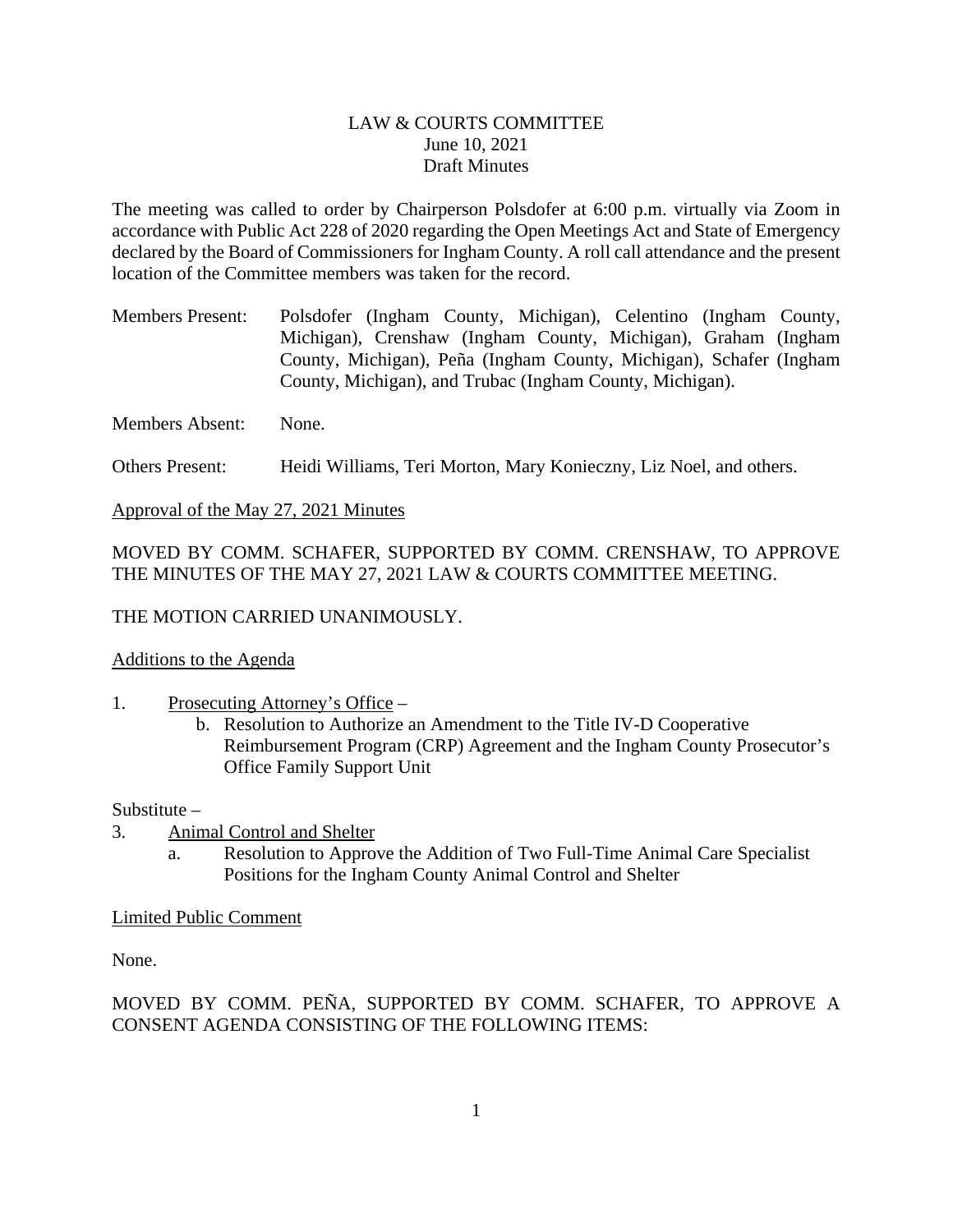- 1. Prosecuting Attorney's Office
	- a. Resolution to Authorize Acceptance of the Coronavirus Emergency Supplemental Funding (CESF) Grant from the Michigan State Police
	- b. Resolution to Authorize an Amendment to the Title IV-D Cooperative Reimbursement Program (CRP) Agreement and the Ingham County Prosecutor's Office Family Support Unit
- 2. Public Defenders Office
	- a. Resolution to Authorize a Lease Agreement with Pitney Bowes for a Postage Meter
	- b. Resolution to Authorize a Contractual Agreement with Axon Enterprise, Inc. for Uploading and Storage of Digital Evidence
- 3. Animal Control and Shelter
	- a. Resolution to Approve the Addition of Two Full-Time Animal Care Specialist Positions for the Ingham County Animal Control and Shelter
	- b. Resolution to Reclassify the Customer Service and Community Outreach Manager Position to Community Outreach Manager
- 4. Friend of the Court Resolution to Authorize an Amendment to the Title IV-D Cooperative Reimbursement Program (CRP) Agreement
- 5. Homeland Security and Emergency Management Resolution to Authorize a Contract with Tidal Basin Group and Adjusters International for Consulting Services to Update the Tri-County Hazard Mitigation Plan

THE MOTION CARRIED UNANIMOUSLY.

## THE MOTION TO APPROVE THE ITEMS ON THE CONSENT AGENDA CARRIED UNANIMOUSLY.

#### Announcements

Commissioner Schafer thanked Teri Morton, Deputy Controller, and Heidi Williams, Ingham County Animal Control and Shelter Director, for their responses to his inquiries regarding Agenda Item 3. He further stated that he was pleased with the incredible responses he received.

Chairperson Polsdofer thanked Ms. Morton and Ms. Williams for the speed and quality of response to the inquiries.

Chairperson Polsdofer stated that he had spoken with Jessica Yorko, Health Department Health Promotion & Prevention Division Manager, in regards to the availability of a Byrne Justice Assistance Grant for additional money for the Advance Peace Initiative for the 2022 fiscal year. He further stated that he was working with the Health Department to set up a memorandum of understanding in order to meet the July 5, 2021 application deadline.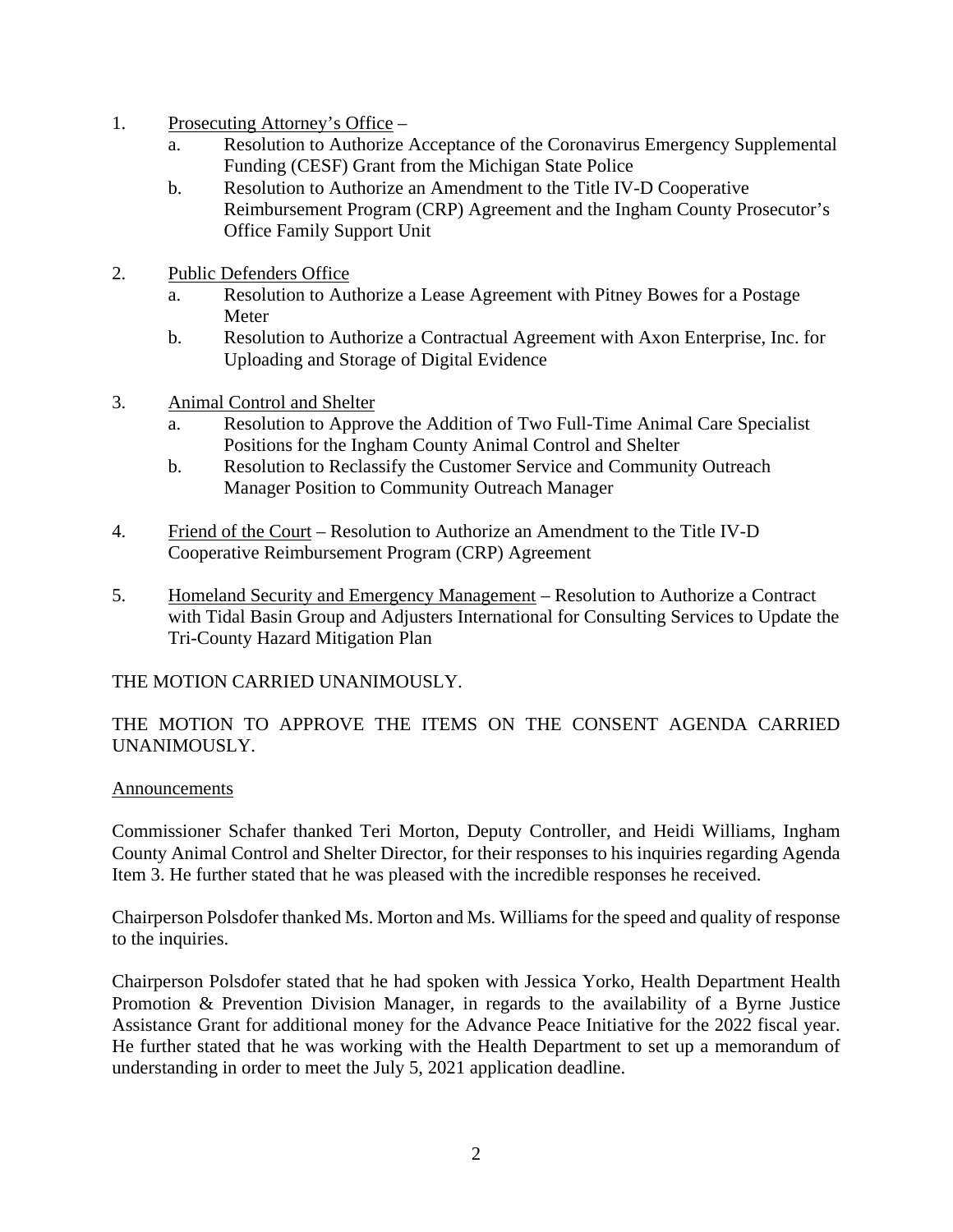# Public Comment

None.

Adjournment

The meeting was adjourned at 6:07 p.m.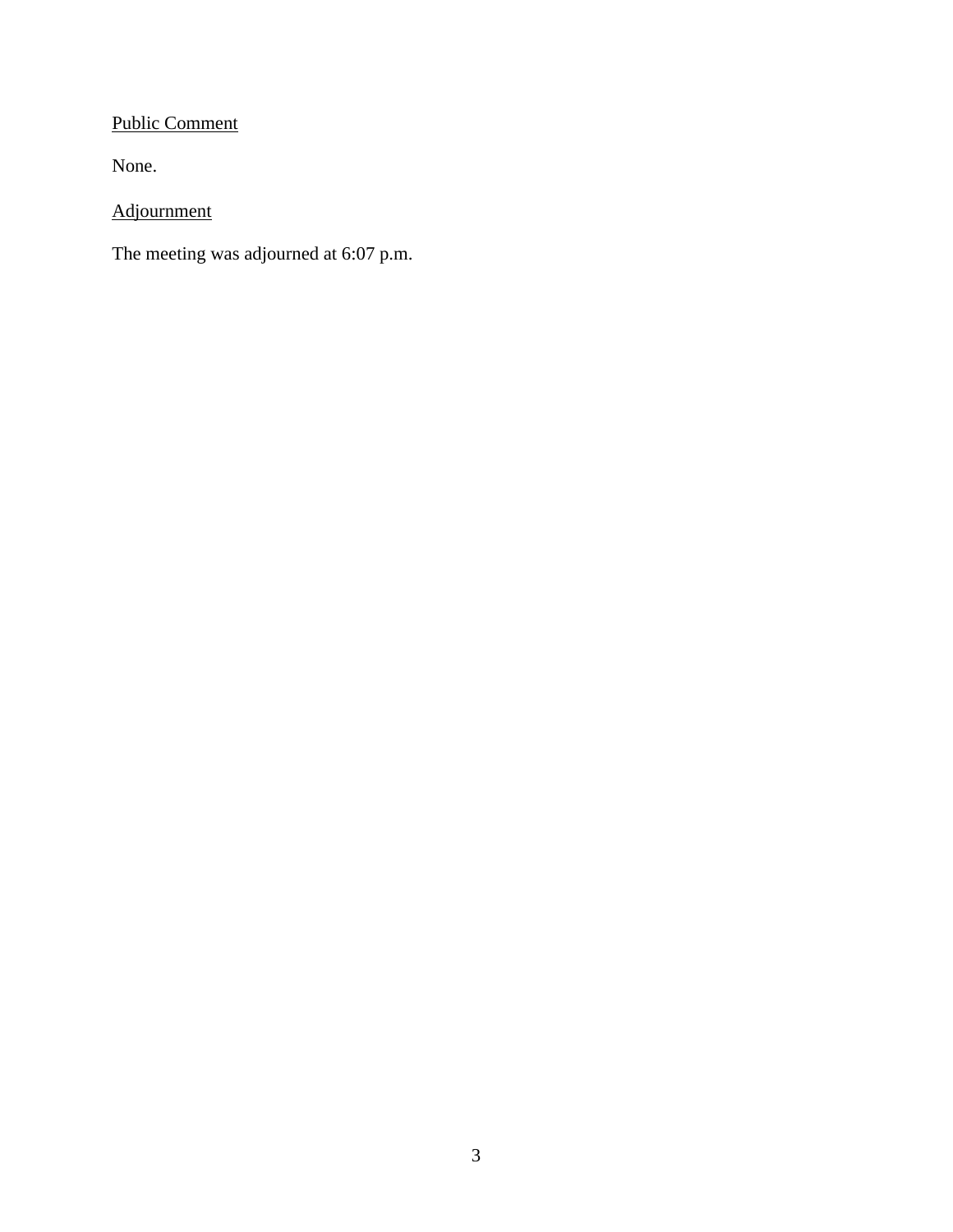## **JULY 15, 2021 LAW & COURTS AGENDA STAFF REVIEW SUMMARY**

## **RESOLUTION ACTION ITEMS:**

## **The Deputy Controller recommends approval of the following resolutions:**

*3. Sheriff's Office – Resolution to Create Four Part-Time Deputy Sheriff Positions to Supplement Court Security Staffing* 

This resolution will authorize the creation of four additional part-time Deputy positions to augment court security staffing at the Veterans Memorial Courthouse effective upon approval of this resolution. The Ingham County Sheriff's Office (ICSO) provides court security at the 30<sup>th</sup> Judicial Circuit Court at the Veterans Memorial Courthouse in Lansing. As a result of the COVID-19 pandemic, there is a backlog of Court dockets, and it is estimated that catching up will take several years. Supplemental personnel will be required to provide adequate courtroom security. A classification of part-time Deputy currently exists within the Capital City Labor Program (CCLP) Law Enforcement bargaining agreement, which is a special part-time position with no benefits. Utilizing part-time Deputies to fill this staffing need is cost effective and will allow ICSO the flexibility to provide the additional staffing only when necessary. The annual cost of adding these positions is \$109,740 and funding is available through the Intergovernmental Services Agreement with the United States Marshals Services, as approved by Resolution #21-132.

See memo for details.

*4. Homeland Security and Emergency Management – Resolution to Authorize a Sub-Agreement with the City of Lansing for the United States Geological Survey Sycamore Creek Streamgage Joint Funding Agreement* 

This resolution will authorize County participation in a Joint Funding Agreement with the City of Lansing for the United States Geological Survey (USGS) Sycamore Creek Streamgage in an amount not to exceed \$22,484.50 for the time period of October 1, 2020 through September 30, 2025. The 2021 cost will be \$6,311 and is requested to be funded from the 2021 Contingency Account. Funds will be included in future years' budgets for FY2022 through FY2025, with costs totaling \$16,174.

Ingham County has entered into joint funding agreements with local governments since 2013 regarding USGS watershed studies and Enhanced Flood Warning Systems as it relates to the Grand River, Red Cedar River, and Sycamore Creek. The goals have included the updating of flood maps and assessing flood risks to facilitate timely forecasting and responses to flooding. Through the course of those studies and projects, USGS determined a need to install and operate a streamgage in Sycamore Creek at Holt Road. The City of Lansing contracted with USGS for the initial installation and operation of the Sycamore Creek Streamgage at Holt Road in FY 20 for a total of \$9,542 and an additional five-year operation contract beginning October 1, 2020 through September 30, 2025 for a total cost of \$80,396 to be shared through a Joint Funding Agreement with the City of Lansing, Lansing Board of Water and Light, Delhi Charter Township, and the County of Ingham.

See memo for details.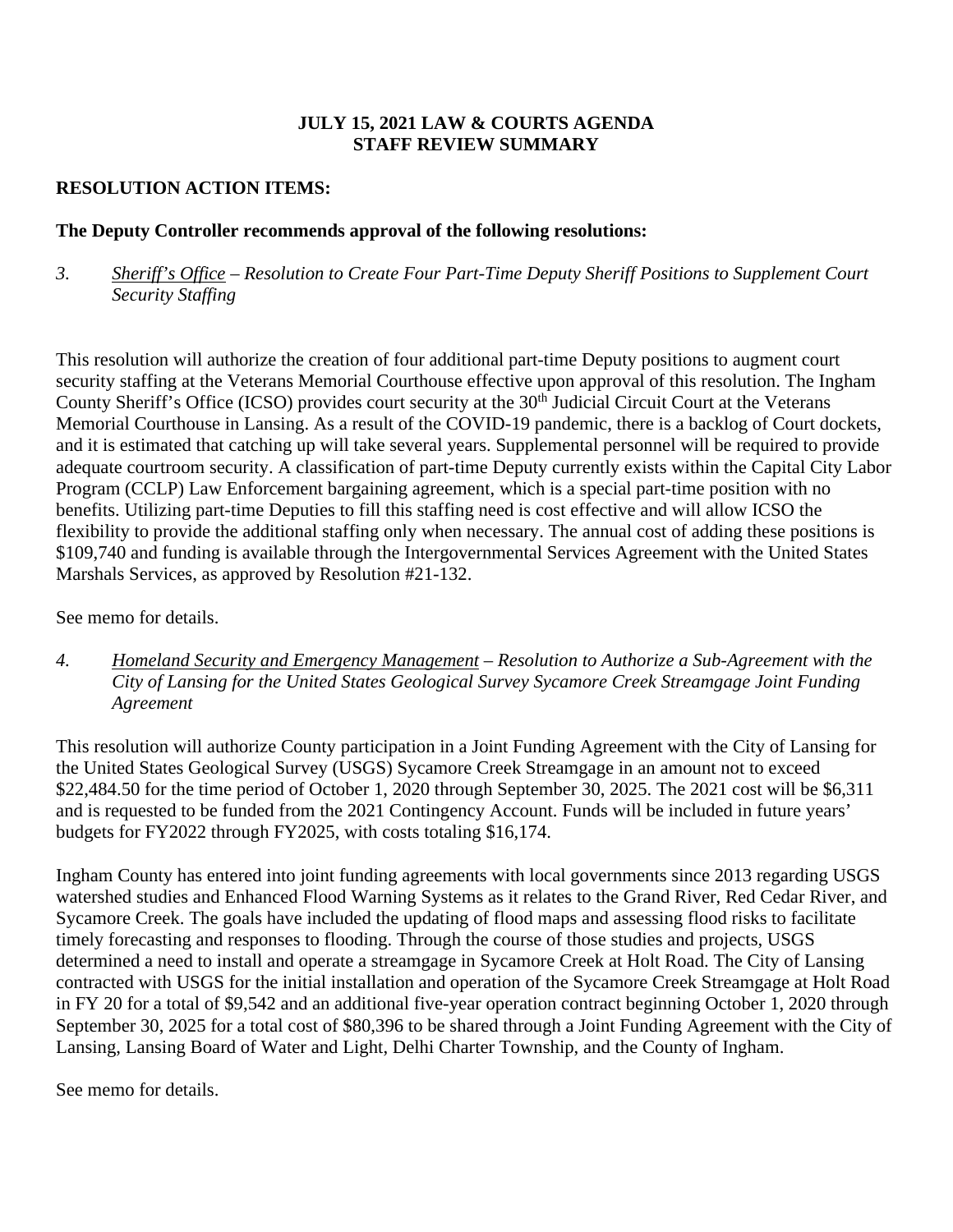#### *5. Prosecuting Attorney's Office – Resolution to Authorize a Memorandum of Understanding between the Tri-County Metro Narcotics Squad and the Ingham County Prosecutor's Office under the 2021 Byrne JAG Grant*

Tri-County Metro Narcotics Squad (TCM) has been awarded funds under the 2021 Fiscal Year Byrne JAG Grant Program "*Building Investigative Capacity to Combat Dangerous Drugs in Our Communities."* The primary goal of this grant is to focus on heroin, fentanyl, and prescription opiates, including prescription provider diversion investigations. The aim is to reduce overdoses, deaths, and criminal activity related to the sale of heroin and opiates. TCM has offered \$28,160 in grant funds to the Ingham County Prosecutor's Office as a partner and participant in this grant program in exchange for increased assistance to TCM in the investigation and prosecution of these cases in Ingham County. The Prosecutor's Office intends to use this additional funding to purchase software and technology upgrades for the discovery and evidence storage process. The grant period is October 1, 2020 through September 30, 2021.

## See memo for details.

*6a. Facilities Department – Resolution to Authorize an Agreement with Matrix Consulting Engineers, Inc., for the Renovations at the Ingham County 9-1-1 Center* 

This resolution will authorize entering into an agreement with Matrix Consulting Engineers, Inc., for the architectural and engineering services for the 9-1-1 Center's renovations for an amount of \$18,450. Renovations will include the front lobby, vestibule, open office area, curb options for the front parking lot, addressing water runoff issues in the rear parking lot, evaluating specified doors for ballistic glass, window treatment options, and adding additional electrical in the storage room. Funds are available for this project within the approved 2019 capital budget.

See memo for details.

*6b. Facilities Department – Resolution to Authorize an Agreement with Roger Donaldson AIA P.L.C. for the Architectural and Engineering Services for Security Enhancements and Assessments of the Sanctuary and Fire Alarm System at the Ingham County Family Center*

This resolution will authorize entering into an agreement with Roger Donaldson AIA P.L.C. Firms for the purpose of providing professional services for security enhancements, obtaining occupancy of the sanctuary space, and assessing the current fire alarm system at the Ingham County Family Center for an amount not exceed \$36,290. The services will include, but are not limited to, developing a preliminary design, drafting construction documents, assisting the County with drafting an RFP for a general contractor, and performing consulting duties. Funds are available in the Juvenile Justice Millage fund balance for this purpose.

See memo for details.

*7a. 9-1-1 Dispatch Center – Resolution to Authorize Renewal of Services with National Testing Network (NTN) for Remainder of 2021* 

This resolution will authorize the renewal of an agreement with National Testing Network (NTN) for the purposes of testing applicants for 9-1-1 Dispatcher. This will authorize an expenditure of up to \$9,200, which will include an ECOMM National Annual Membership fee of \$1,000 and a cost of \$41.00 per applicant tested. It is estimated that 200 applicants will be tested during the remainder of the year.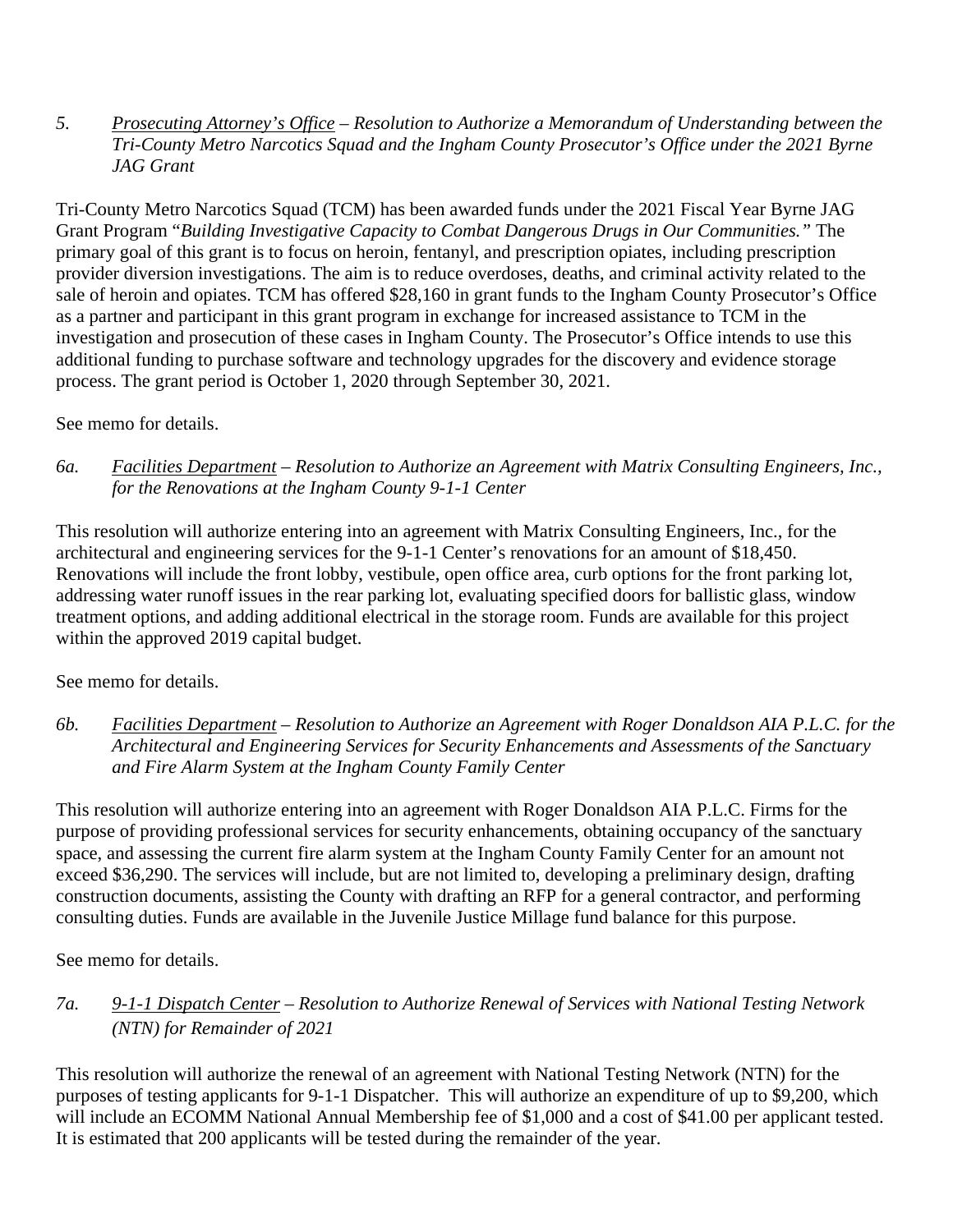*8a. Controller's Office – Resolution to Provide Emergency Support As Needed in Order to Ensure Timely Implementation of Peacemaker Fellowship® Partnership with Advance Peace to Help Build and Sustain Local Community Capacity to Interrupt Gun Violence in Ingham County, MI* 

Earlier this year, the Board of Commissioners approved a resolution committing support for Advance Peace and local partners to establish a program to help build and sustain local community capacity to interrupt gun violence, including financial support in the amount of \$590,000 over three years. An Advance Peace planning team has established a three-year budget totaling \$1,954,240 for a Peacemaker Fellowship® and has secured commitments for funding totaling \$1,597,405.

In order to ensure the success of the program, it is imperative that a three-year funding commitment to the program be established. Requests are being made of Ingham County and the City of Lansing to each commit to funding 50% of the cost of the remaining funding gap should the planning team be unable to secure alternate funding sources. The planning team continues, and will continue, to aggressively seek out grants and other sources of funds to close this gap. In order to fill this funding gap, Ingham County's 2022 commitment would be up to \$35,005, with additional commitments of up to \$79,610 for 2023 and \$63,305 for 2024.

See memo for details.

*8b. Controller's Office – Resolution to Utilize American Rescue Plan Funds to Implement Community-Designed Rapid Response Gun Violence Interruption Plan and Authorize Agreement with Coat of Many Colors Counseling Services and the Village Lansing through October 1, 2021*

The Lansing/Ingham Advance Peace Planning Team continues to work on implementing a Peacemaker Fellowship*®* program, but the earliest date that implementation will begin is October 1. Due to the rapid escalation of youth-involved shootings during the second quarter of 2021, community partners and residents convened on June 14 and began conferring with youth and families involved in the recent shootings to design a "Rapid Response" plan. This Rapid Response plan has been partially implemented from June 14, 2021 to June 30, 2021, and requires additional resources for full implementation. This resolution would approve the use of up to \$25,000 from American Rescue Plan funds for this purpose.

The Treasury issued an Interim Final Rule further defining eligible uses of American Rescue Plan funds to address disparities in public health outcomes to include evidence-based community violence intervention programs to prevent violence and mitigate the increase in violence during the pandemic.

This resolution will authorize an agreement with the Coat of Many Colors Counseling Services in an amount up to \$5,000 for education and outreach to impacted communities and to fill any temporary gaps in health plan coverage for direct services for individual and/or group counseling sessions, along with an agreement with The Village Lansing in an amount up to \$18,000 for education and outreach to impacted communities, non-violence conflict resolution mediation services, and non-police de-escalation supports. The Ingham County Health Department will be authorized to utilize up to \$2,000 for additional outreach and engagement to impacted communities to promote the availability of these services and supports.

See memo for details.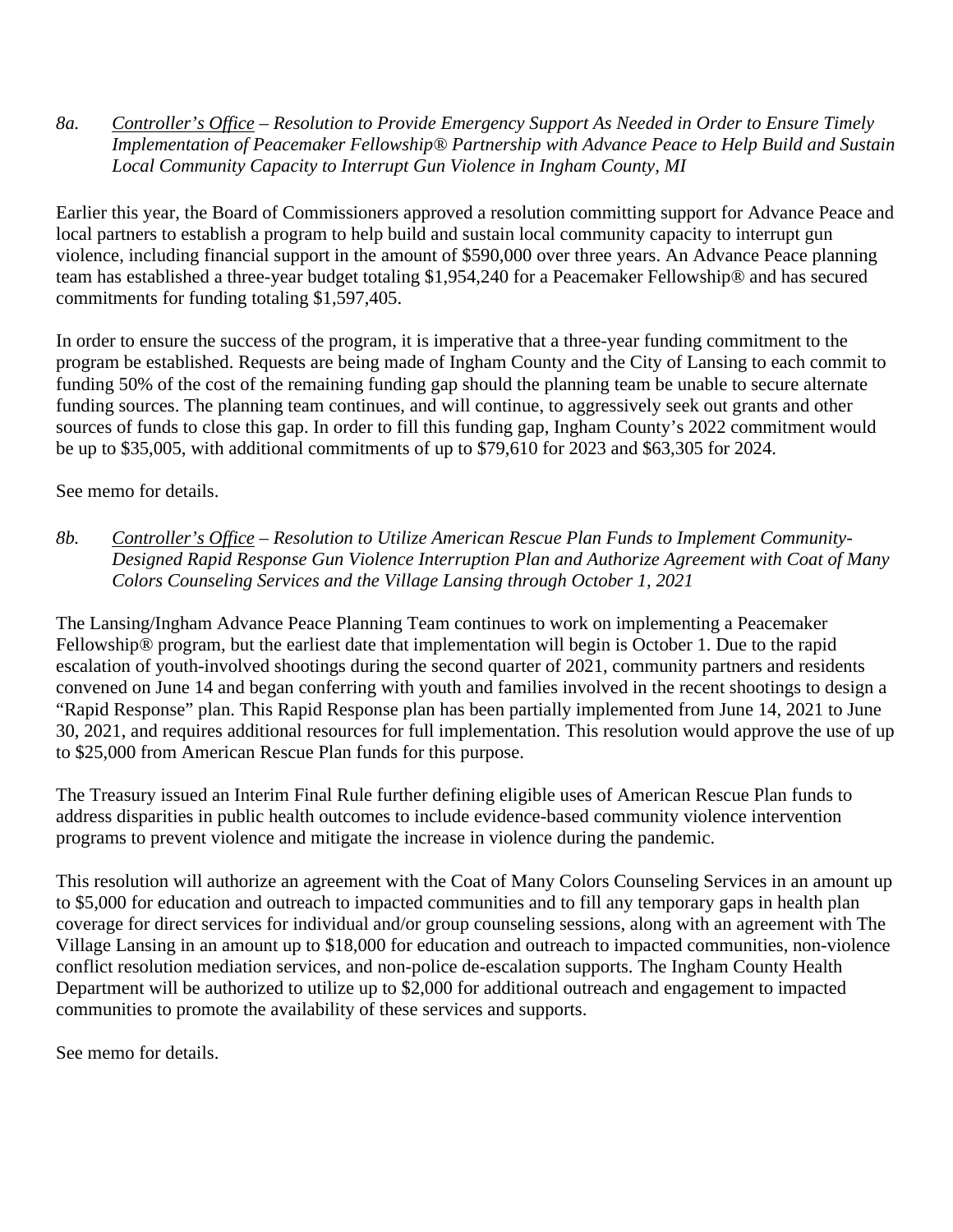*9. Law & Courts Committee – Resolution to Adopt the 2022 Juvenile Justice Community Agency Process Calendar*

This resolution will authorize the adoption of the 2022 Juvenile Justice Community Agency Process calendar to establish time lines and a budget amount. A total of \$125,000 was allocated in 2021 out of Juvenile Justice Millage funds for this program. Grants were awarded in the amount of \$149,571.

## **PRESENTATIONS:**

- *1. Animal Control and Shelter Update on Animal Control (Presentation)*
- *2. Public Defenders Office Update on Public Defenders Office (Presentation)*

## **HONORARY RESOLUTION:**

*7b. 9-1-1 Dispatch Center – Resolution to Honor 9-1-1 Supervisor Ruth Rasdale of the Ingham County 9-1-1 Central Dispatch Center*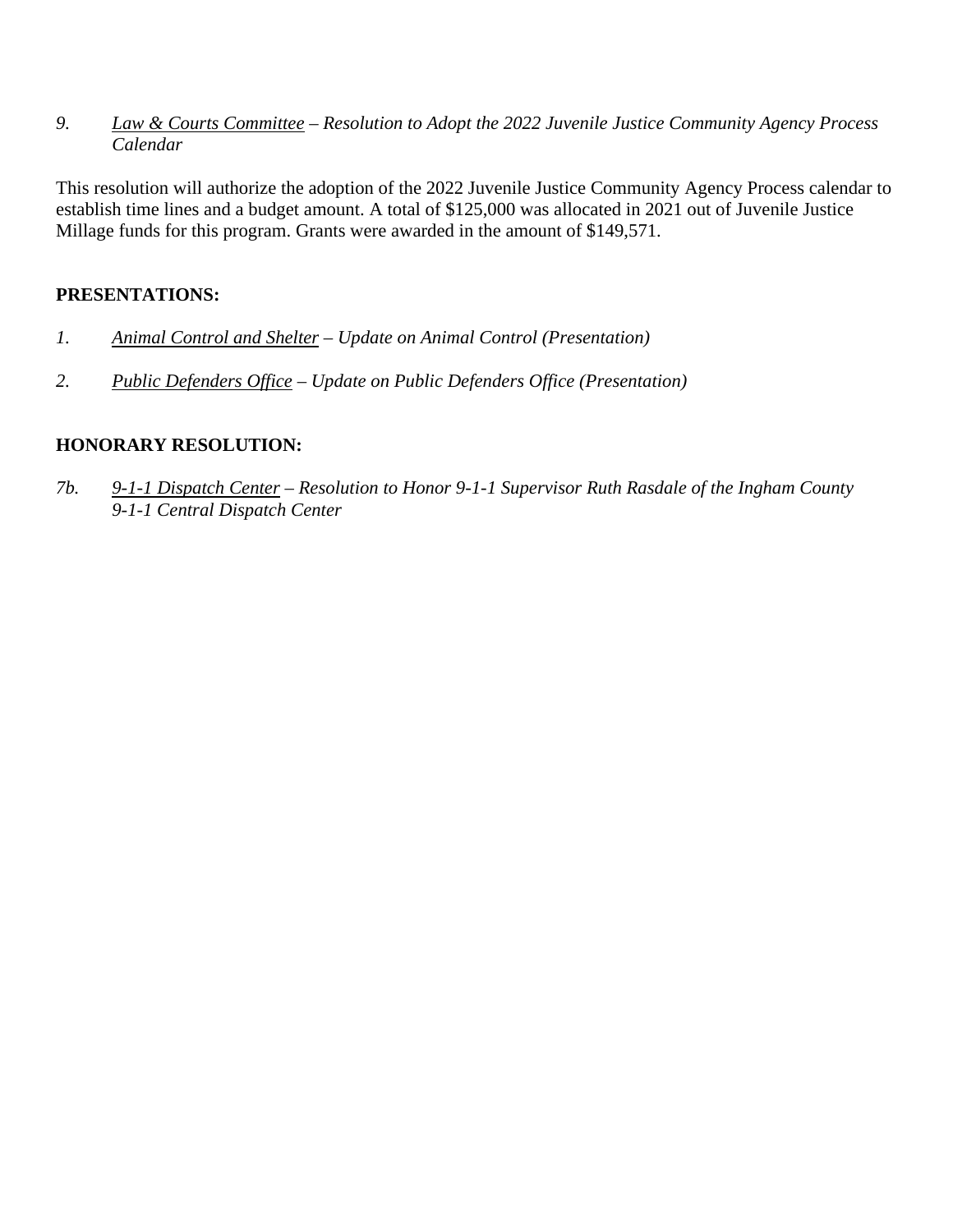<span id="page-9-0"></span>

| TO:             | Board of Commissioners: Law & Courts, County Services, and Finance Committees                                                                                 |
|-----------------|---------------------------------------------------------------------------------------------------------------------------------------------------------------|
| <b>FROM:</b>    | Undersheriff Andrew R. Bouck                                                                                                                                  |
| DATE:           | June 30, 2021                                                                                                                                                 |
| <b>SUBJECT:</b> | Authorization to create four (4) Part-Time Deputy Sheriff positions to supplement staffing in the<br>Court Security section of Ingham County Sheriff's Office |

## **BACKGROUND**

The Ingham County Sheriff's Office provides court security at the 30<sup>th</sup> Judicial Circuit Court at the Veterans Memorial Courthouse in Lansing. This resolution is seeking authorization to create four (4), part-time Deputy Sheriff positions to supplement staffing in the Court Security section of the Ingham County Sheriff's Office.

Court dockets are backed up due to the COVID-19 pandemic. It is estimated it will take several years to get the dockets regulated. The trial dockets include many violent offenses that will result in lengthy and emotional trials. Multiple jury trails will be taking place in the courtrooms simultaneously. Jury trials are demanding on our staff/human resources. Additionally, supplemental personnel will be required to provide those resources and to provide courtroom security.

# **ALTERNATIVES**

Draw on personnel currently assigned to other sections of the Sheriff's Office to properly staff the Courts Security section. This is not a viable alternative, as it would create staffing shortages in those divisions/sections as well.

# **FINANCIAL IMPACT**

No financial impact as a funding source for this supplemental staffing plan has been identified. The estimated, initial start-up cost for the creation of these positions is \$109,740. This enhancement could easily be funded from revenue garnered from the Intergovernmental Agreement with the United States Marshals Service.

## **STRATEGIC PLANNING IMPACT**

Not Applicable

## **OTHER CONSIDERATIONS**

The Union (CCLP - Law Enforcement) and 30<sup>th</sup> Circuit Court are both in support of this solution

# **RECOMMENDATION**

Based on the information presented, I respectfully recommend approval of the attached resolution.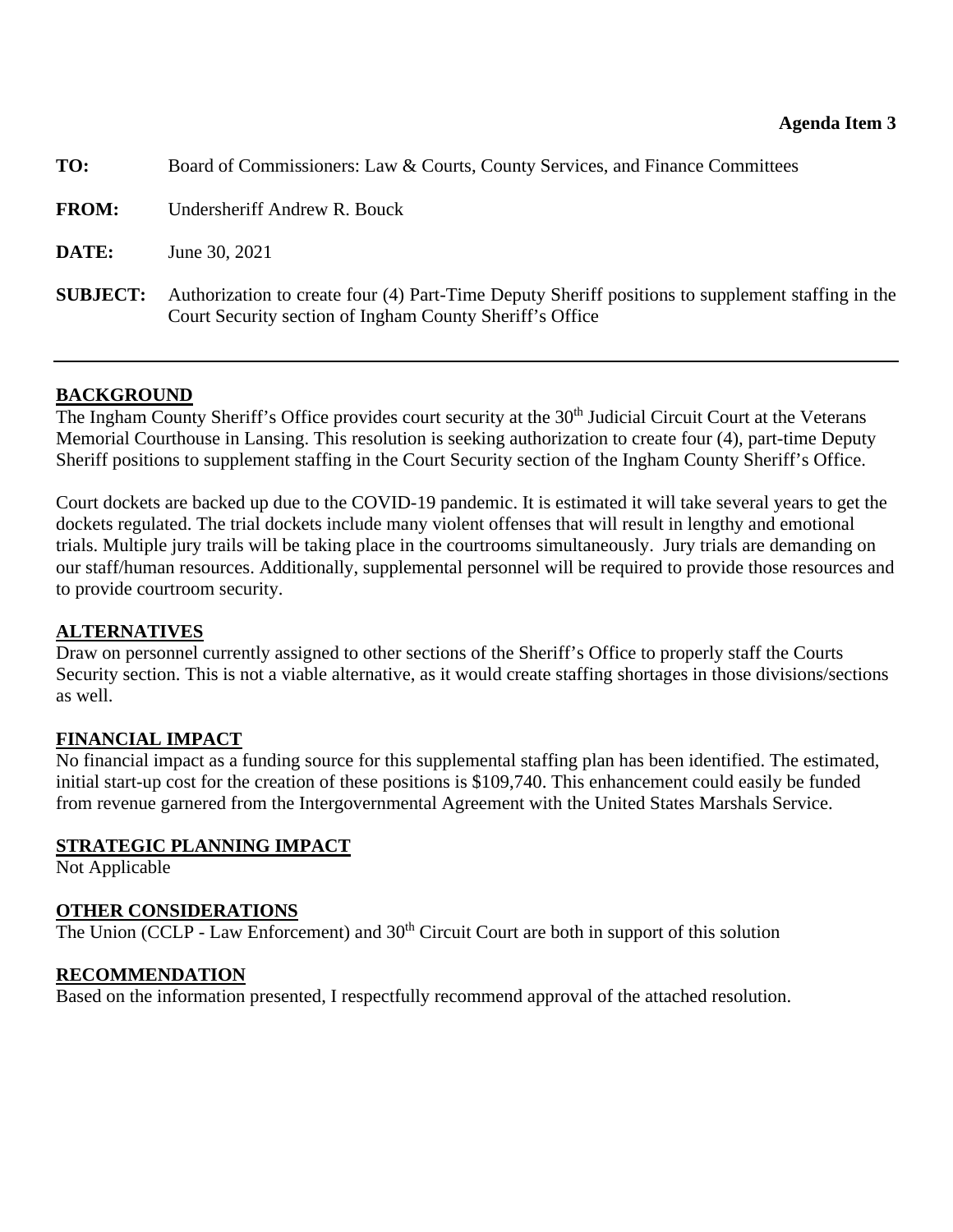Introduced by the Law & Courts, County Services, and Finance Committees of the:

# INGHAM COUNTY BOARD OF COMMISSIONERS

## **RESOLUTION TO CREATE FOUR PART-TIME DEPUTY SHERIFF POSITIONS TO SUPPLEMENT COURT SECURITY STAFFING**

WHEREAS, the Ingham County Sheriff's Office (ICSO) provides court security at the 30<sup>th</sup> Judicial Circuit Court at the Veterans Memorial Courthouse in Lansing; and

WHEREAS, Court dockets are backed up due to the COVID-19 pandemic, and it is estimated it will take several years to get the dockets regulated; and

WHEREAS, the trial dockets include many violent offenses that will result in lengthy and emotional trials and multiple jury trials will be taking place in the courtrooms simultaneously, which is demanding on ICSO court security staff; and

WHEREAS, supplemental personnel will be required to provide adequate courtroom security; and

WHEREAS, a classification of part-time Deputy currently exists within the Capital City Labor Program (CCLP) Law Enforcement bargaining agreement, which is a special part-time position with no benefits; and

WHEREAS, filling this staffing need with part-time Deputies is a cost-effective solution and will allow ICSO the flexibility to provide the additional staffing only when necessary; and

WHEREAS, CCLP Law Enforcement representatives have been consulted and are in agreement with this solution; and

WHEREAS, the annual cost of adding these positions is \$109,740; and

WHEREAS, ICSO has funding available through the Intergovernmental Services Agreement with the United States Marshals Services, as approved by Resolution #21-132.

THEREFORE BE IT RESOLVED, that the Ingha County Board of Commissioners authorizes the creation of four additional part-time Deputy positions to augment court security staffing at the Veterans Memorial Courthouse effective upon approval of this resolution.

BE IT FURTHER RESOLVED, that the Controller/Administrator is authorized to increase 2021 revenue and expenditure budgets up to \$46,000 and to make any necessary changes to the position allocation list consistent with this resolution.

BE IT FURTHER RESOLVED, that as the backlog of trials is addressed, staffing needs will be periodically evaluated and these positions will be eliminated when deemed no longer necessary.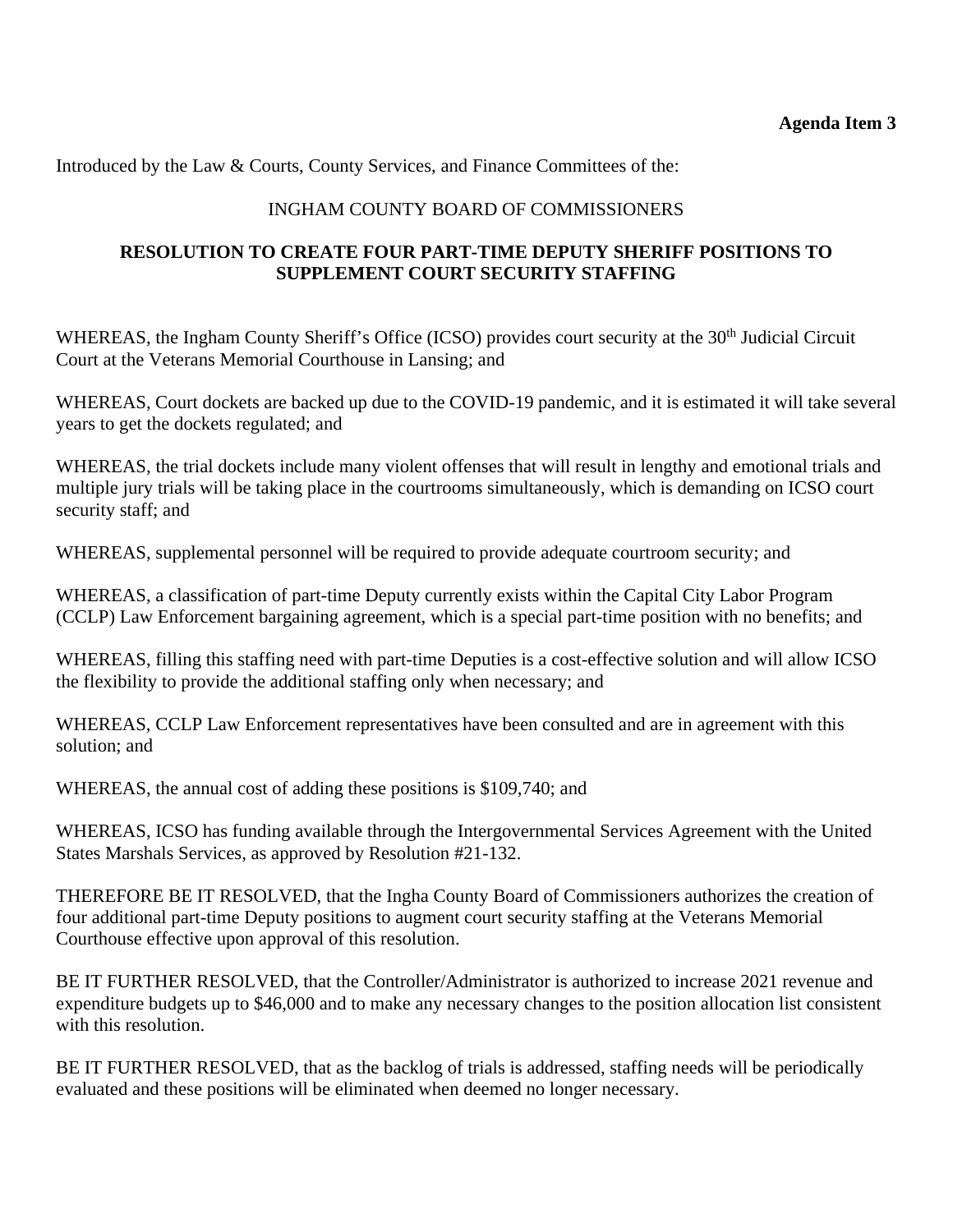<span id="page-11-0"></span>

| TO:             | Board of Commissioners Law & Courts and Finance Committees                                                                                                     |
|-----------------|----------------------------------------------------------------------------------------------------------------------------------------------------------------|
| <b>FROM:</b>    | Bob Boerkoel, Sergeant, Office of Emergency Management                                                                                                         |
| DATE:           | July 6, 2021                                                                                                                                                   |
| <b>SUBJECT:</b> | Resolution to authorize a Sub Agreement with the City of Lansing for the United States Geological<br>Survey Sycamore Creek Streamgage Joint Funding Agreement. |
|                 | For the meeting agendas of <i>July 15</i> , 2021; <i>July 21</i> , 2021                                                                                        |

## **BACKGROUND**

Ingham County has entered into joint fund agreements with local governments since 2013 regarding United State Geological Survey (USGS) watershed studies and Enhanced Flood Warning Systems as it relates to the Grand River, Red Cedar River, and Sycamore Creek. The goals, in part, have been to update flood maps, assess flood risks to facilitate timely forecasting and response to flooding, and provide benefit county residents with reduced flood insurance requirements where flood maps were no longer accurate.

Through the course of those studies and projects, USGS determined a need to install and operate a streamgage in Sycamore Creek at Holt Road. The City of Lansing contracted with USGS for the initial installation and operation of the Sycamore Creek Streamgage at Holt Road in FY 20 for a total of \$9,542 and an additional fiveyear operation contract beginning October 1, 2020 through September 30, 2025 for a total cost of \$80,396 to be shared through a Joint Funding Agreement with the City of Lansing, Lansing Board of Water and Light, Delhi Charter Township, and the County of Ingham.

## **ALTERNATIVES**

If the project cannot be funded, the Sycamore Creek streamgage project will be discontinued with Sycamore Creek no longer being actively monitored without manual measurement.

## **FINANCIAL IMPACT**

The total cost of this project for initial installation and operation (FY 20) and the five-year operation contract (FY 21 – FY 25) is \$89,938, to be shared equally by the City of Lansing, Lansing Board of Water and Light, Delhi Charter Township, and the County of Ingham. Total Cost to Ingham County over the course of the project is not to exceed \$22,484.50.

## **STRATEGIC PLANNING IMPACT**

This project fits with the Ingham County Goals of: (A) Service to Residents - provide easy access to quality, cost effective services that promote well-being and quality of life for the residents of Ingham County as it allows active monitoring of Sycamore Creek water levels for timely flood prediction analysis & response; (C) Finance – Maintain and enhance County fiscal health to ensure delivery of services as it shares the costs associated with the project with three other local governments that benefit from this project.

## **OTHER CONSIDERATIONS**

Ingham County has expended funding for previous projects to determine the streamgage needs. This Joint Funding Agreement implements the findings and recommendations of those studies.

# **RECOMMENDATION**

Based on the information presented, I respectfully recommend approval of the attached resolution to authorize a sub-agreement with the City of Lansing for the USGS Sycamore Creek Streamgage Joint Funding Agreement.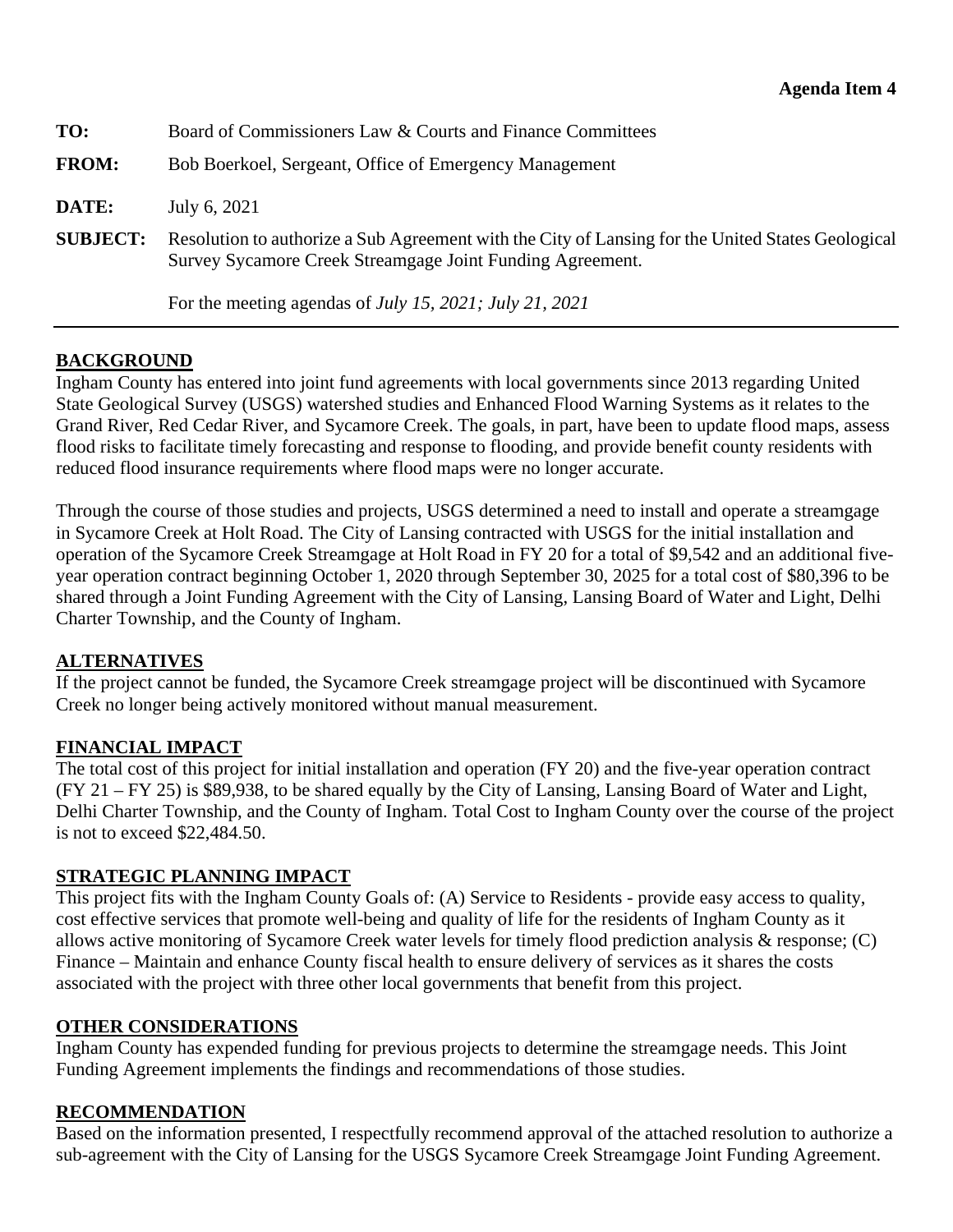Introduced by the Law & Courts and Finance Committees of the:

## INGHAM COUNTY BOARD OF COMMISSIONERS

## **RESOLUTION TO AUTHORIZE A SUB AGREEMENT WITH THE CITY OF LANSING FOR THE UNITED STATES GEOLOGICAL SURVEY SYCAMORE CREEK STREAMGAGE JOINT FUNDING AGREEMENT**

WHEREAS, Ingham County participated in the United States Geological Survey (USGS) Enhanced Flood Warning System projects in 2013 (#13-412) and 2015 (#15-040); and

WHEREAS, the Ingham County Board of Commissioners authorized County participation (#17-187) in the USGS Red Cedar River Floodplain Remapping project for the years 2018 and 2019 to update the Flood Insurance Studies for the Grand River, Red Cedar River, and Sycamore Creek so as to better reflect the flood potential along the waterways; and

WHEREAS, USGS determined a streamgage to be necessary on the Sycamore Creek, located at Holt Road near Holt, Michigan; and

WHEREAS, the installation and operation of the streamgage will enable more accurate flood event forecasting thereby enabling local officials, residents, and those managing critical infrastructure to take the best possible protective actions; and

WHEREAS, the installation and operation of the streamgage may benefit property owners by eliminating unnecessary flood insurance requirements; and

WHEREAS, the installation and operation of the streamgage serves to benefit the City of Lansing, the Lansing Board of Water and Light, Delhi Charter Township, and the County of Ingham; and

WHEREAS, the City of Lansing, the Lansing Board of Water and Light, Delhi Charter Township, and the County of Ingham desire to combine funds to carry out a Joint Funding Agreement with the U.S. Department of Interior, USGS; and

WHEREAS, the City of Lansing entered into a Joint Funding Agreement with the U.S. Department of Interior to cover the cost of necessary field and analytical work relating to the installation and operation of the streamgage; and

WHEREAS, the total expenses for initial installation and operation of the Sycamore Creek Streamgage in FY 2020 was \$9,542; and

WHEREAS, the five-year operation contract between the City of Lansing and USGS for the operation of the Sycamore Creek Streamgage for the time period beginning October 1, 2020 through September 30, 2025 is \$80,396; and

WHEREAS, the total financial contribution from Ingham County is not to exceed \$22,484.50 for FY 2020 – FY 2025.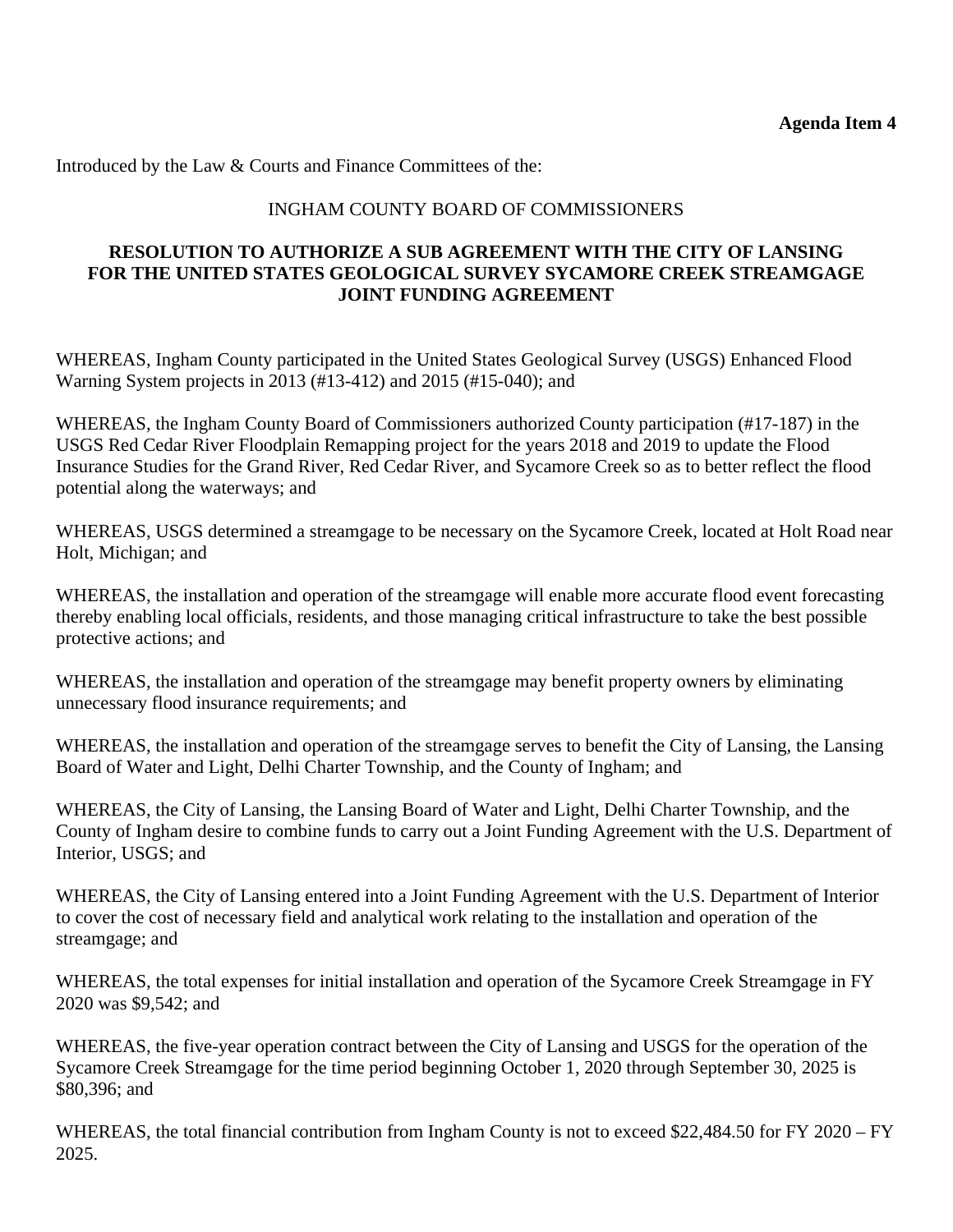THEREFORE BE IT RESOLVED, that the Ingham County Board of Commissioners authorizes County participation in the Joint Funding Agreement with the City of Lansing for the USGS Sycamore Creek Streamgage, not to exceed \$22,484.50 for the time period beginning October 1, 2020 through September 30, 2025.

BE IT FURTHER RESOLVED, that \$6,311 will be transferred from the 2021 Contingency Account to line item 101-42604-967000 (Homeland Security/Emergency Operations Special Projects) to cover the FY2020 and FY2021 costs, and funds will be included in future years' budgets for FY2022 through FY 2025 totaling \$16,174.

BE IT FURTHER RESOLVED, that the Ingham County Board of Commissioners authorizes the Controller/Administrator to make necessary budget adjustments to reflect this participation with the City of Lansing, Lansing Board of Water and Light, and Delhi Charter Township for the USGS Sycamore Creek Streamgage.

BE IT FURTHER RESOLVED, that the Ingham County Board of Commissioners authorizes the Board Chairperson to sign any necessary contract documents with the City of Lansing that are consistent with this resolution and approved as to form by the County Attorney.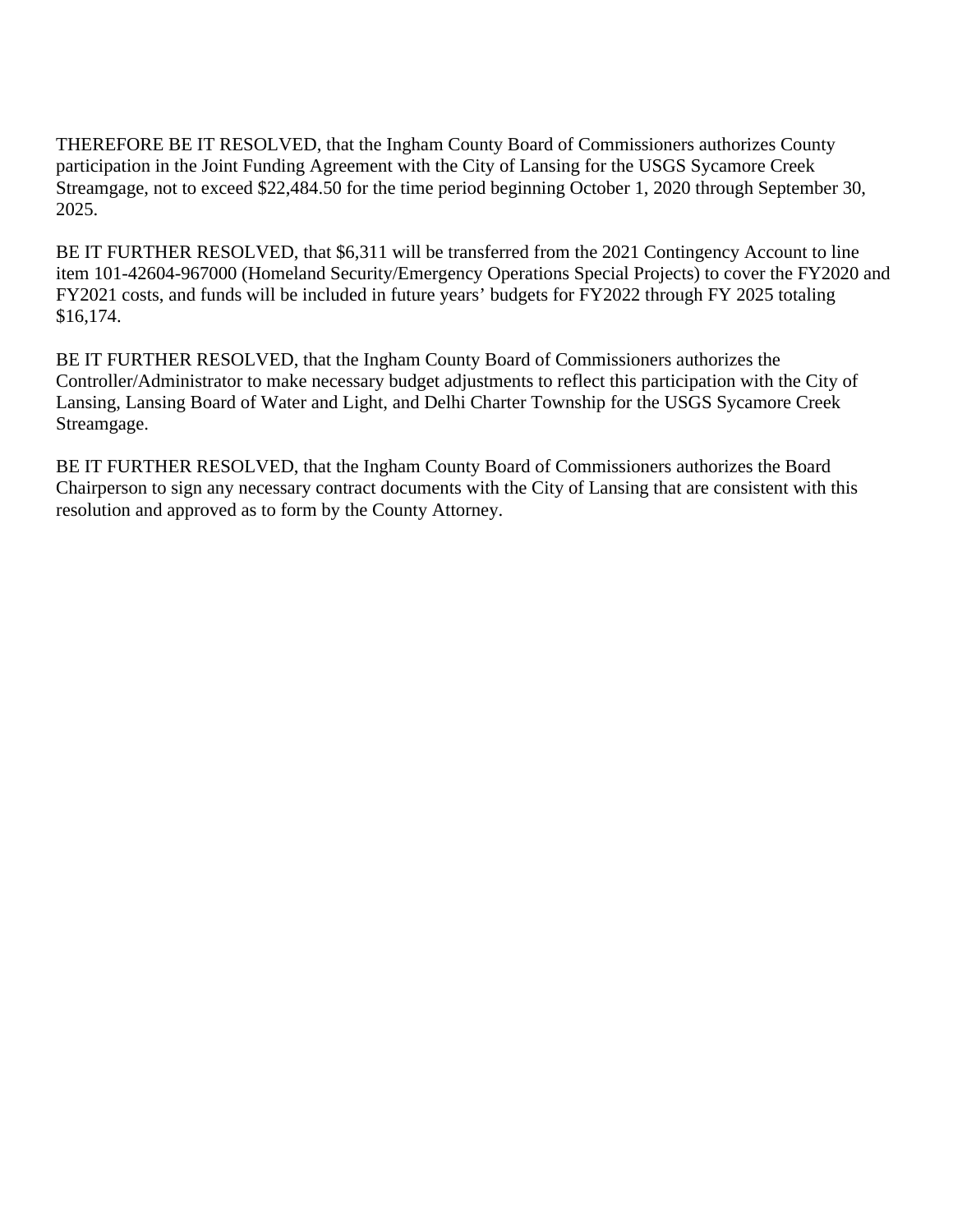<span id="page-14-0"></span>

| TO:             | Board of Commissioners Law & Courts and Finance Committees                                                                                                                                                                                      |  |  |  |  |  |
|-----------------|-------------------------------------------------------------------------------------------------------------------------------------------------------------------------------------------------------------------------------------------------|--|--|--|--|--|
| <b>FROM:</b>    | Mike Cheltenham, Chief Assistant Prosecuting Attorney                                                                                                                                                                                           |  |  |  |  |  |
| DATE:           | July 1, 2021                                                                                                                                                                                                                                    |  |  |  |  |  |
| <b>SUBJECT:</b> | Resolution to Enter into a Memorandum of Understanding between the Tri-County Metro<br>Narcotic Squad and the Ingham County Prosecutor's Office under the 2021 Byrne Jag Grant<br>Program<br>For meeting agendas on July $15th$ and July $21st$ |  |  |  |  |  |

## **BACKGROUND**

Under the Urban Cooperation Act, MCL 124.501 et seq., the Michigan Department of State Police (MSP), the City of Lansing, County of Ingham, County of Eaton, and the County of Clinton all participate in the Tri-County Metro Narcotics Squad (TCM). This task force combines law enforcement personnel and resources to investigate violations of the controlled substance laws of Michigan. TCM has been awarded funds under the 2021FY Byrne JAG Grant Program "Building Investigative Capacity to Combat Dangerous Drugs in Our Communities." The primary goal of this grant is to focus on heroin, fentanyl, and prescription opiates. This includes prescription provider diversion investigations. The aim is to reduce overdoses, deaths, and criminal activity related to the sale of heroin and opiates. TCM has offered \$28,160 in grant funds to the Ingham County Prosecutor's Office (ICPO) to participate in this grant program in exchange for increased assistance to TCM in the investigation and prosecution of these cases in Ingham County.

## **ALTERNATIVES**

None.

## **FINANCIAL IMPACT**

The proposed agreement would have no financial impact. Currently, ICPO works with TCM and the other participating entities without any financial remuneration. Under the proposed agreement, ICPO would receive a total disbursement of \$28,160 during the current grant cycle. Please note that this is a separate MOU from the 2020 "Building Investigative Capacity to Combat Heroin and Opioids."

#### **OTHER CONSIDERATIONS**

ICPO intends to use this funding to purchase software and technology upgrades to our discovery and evidence storage process. Specifically, ICPO would purchase scanners to improve warrant request intake, obtain software to enable the conversion of proprietary video received from non-law enforcement entities, and to purchase upgraded access to cloud-based storage programs, such as Evidence.com, currently used by local law enforcement agencies.

## **RECOMMENDATION**

Based on the information provided, I respectfully request approval of the attached resolution.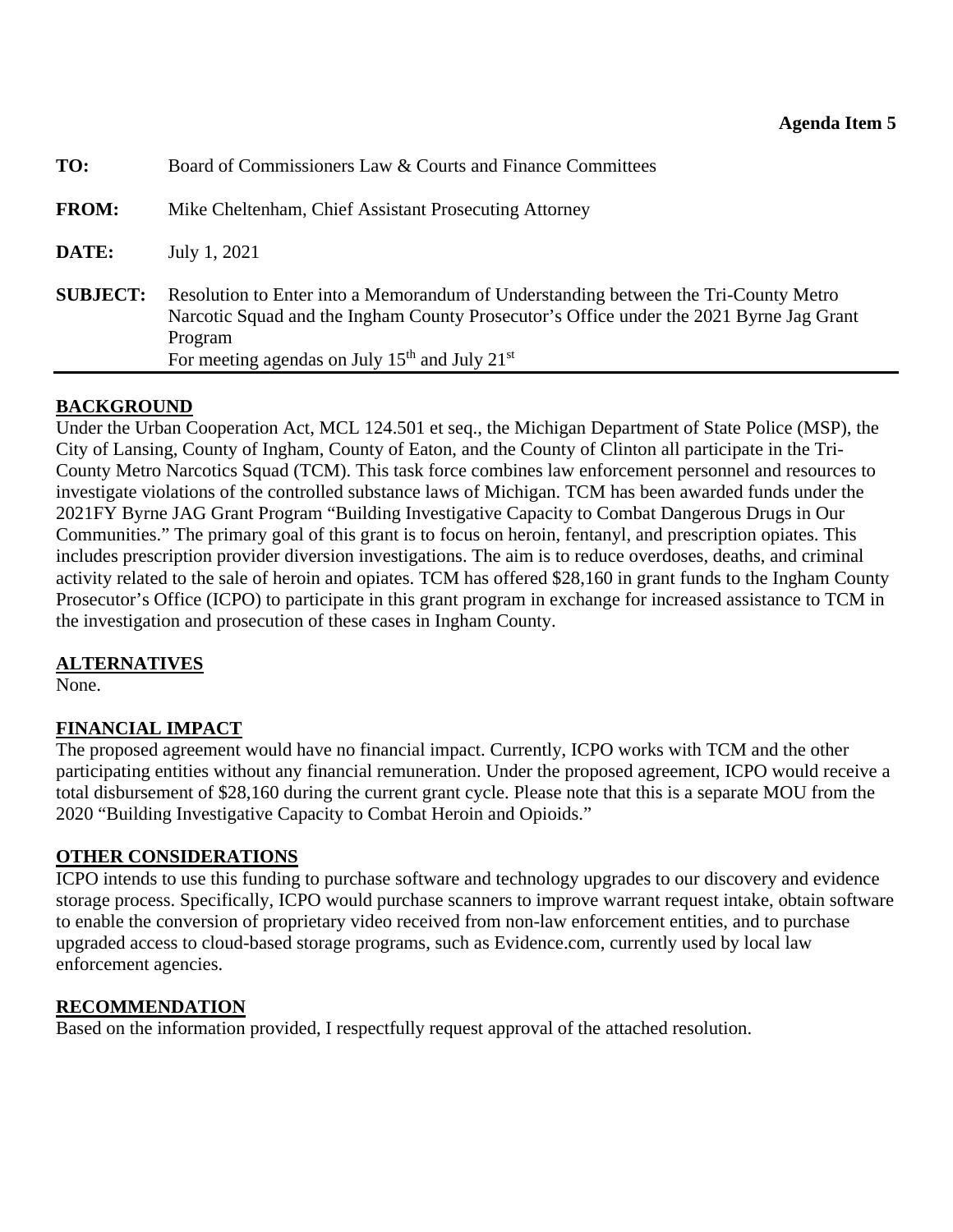Introduced by the Law & Courts and Finance Committees of the:

## INGHAM COUNTY BOARD OF COMMISSIONERS

#### **RESOLUTION TO AUTHORIZE A MEMORANDUM OF UNDERSTANDING BETWEEN THE TRI-COUNTY METRO NARCOTICS SQUAD AND THE INGHAM COUNTY PROSECUTOR'S OFFICE UNDER THE 2021 BYRNE JAG GRANT**

WHEREAS, the Tri-County Metro Narcotics Squad (TCM) has been approved under the 2021 Byrne JAG Grant Program "*Building Investigative Capacity to Combat Dangerous Drugs in Our Communities"* to disburse \$28,160 in funds to the Ingham County Prosecutor's Office (ICPO) for the fiscal year of October 1, 2020 through September 30, 2021; and

WHEREAS, the primary goal of the grant program is to focus on heroin, fentanyl, and prescription opiates including prescription provider diversion investigations to reduce overdoses, deaths, and other criminal activities related to the sale and distribution of heroin and opioids in Ingham County and the surrounding area; and

WHEREAS, ICPO currently assists TCM with the investigation and prosecution of controlled substance cases without financial remuneration and ICPO has agreed to assign a dedicated assistant prosecuting attorney to the investigation, warrant review, and prosecution of cases under the grant program; and

WHEREAS, the grant funding would assist ICPO in obtaining software upgrades and hardware to efficiently meet its constitutional and statutory obligations to provide timely discovery in criminal matters; and

WHEREAS, the funds will be disbursed to ICPO prior to September 30, 2021.

THEREFORE BE IT RESOLVED, that the Ingham County Board of Commissioners authorize acceptance of the proposed agreement for the Tri-County Metro Narcotics Squad to disburse \$28,160 to the Ingham County Prosecutor's Office under the 2021 Byrne JAG Grant Program "*Building Investigative Capacity to Combat Dangerous Drugs in Our Communities*."

BE IT FURTHER RESOLVED, that the Controller/Administrator is authorized to make any necessary adjustments to the 2021 budget consistent with this resolution.

BE IT FURTHER RESOLVED, that the Board Chairperson is authorized to sign any necessary contracts/subcontracts consistent with this resolution subject to approval as to form by the County Attorney.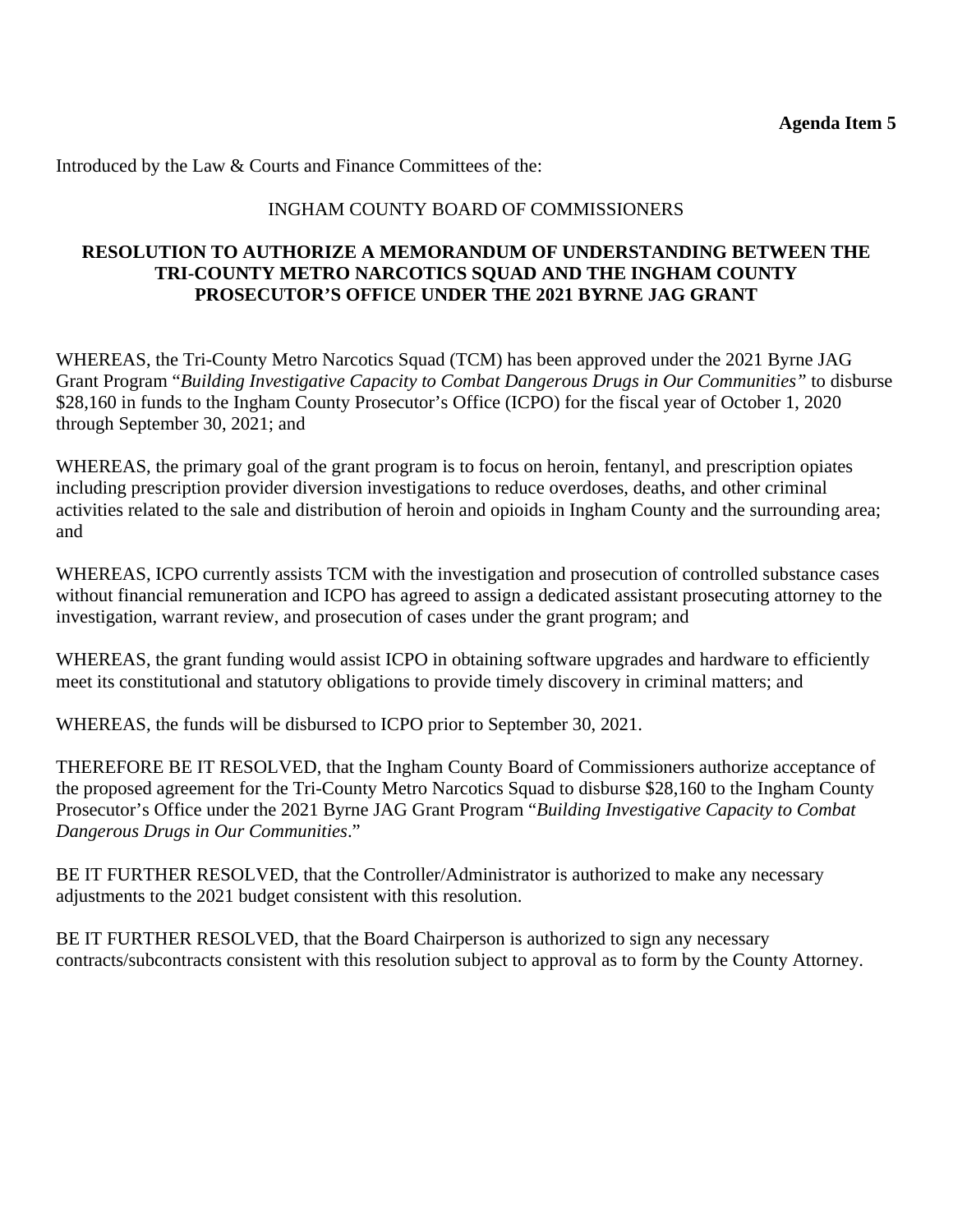<span id="page-16-0"></span>

| TO:          | Board of Commissioners, Law and Courts, County Services & Finance Committees                                                                               |
|--------------|------------------------------------------------------------------------------------------------------------------------------------------------------------|
| <b>FROM:</b> | <b>Rick Terrill, Facilities Director</b>                                                                                                                   |
| DATE:        | July 6, 2021                                                                                                                                               |
| RE:          | Resolution to Authorize an Agreement with Matrix Consulting Engineers, Inc. for Architectural<br>and Engineering Services for the 9-1-1 Center Renovations |
|              | For the meeting agendas of: July 15, 20 $\&$ 21                                                                                                            |
|              |                                                                                                                                                            |

#### **BACKGROUND**

The Facilities Department in partnership with the 9-1-1 Administration, is requesting a resolution to enter in to a contract with Matrix Consulting Engineers, Inc. for consulting services. The scope of work would include renovations to the front lobby, vestibule, open office area, curb options for the front parking lot, addressing water runoff issues in the rear parking lot, evaluating specified doors for ballistic glass, window treatment options and adding additional electrical in the storage room. There was only one bid on the RFP from Matrix Consulting Engineers, Inc., a local vendor, submitted a responsive and responsible proposal of \$18,450.

#### **ALTERNATIVES**

The alternative would be to not go forward with the project.

## **FINANCIAL IMPACT**

Funds are available within the approved 2019 CIP line item number 261-32500-979000, which has a dedicated amount of \$90,000.

| Project              | Beginning   | <b>Current Balance</b> | Requested   | Remaining   |
|----------------------|-------------|------------------------|-------------|-------------|
|                      | Balance     |                        | Amount      | Balance     |
| 261-32500-<br>979000 | \$90,000.00 | \$90,000.00            | \$18,450.00 | \$71,550.00 |
| $9-1-1$ Funds        |             |                        |             |             |

#### **OTHER CONSIDERATIONS**

There are no other considerations that we are aware of at this time.

## **RECOMMENDATION**

Based on the information presented, the Facilities Department respectfully recommends approval of the attached resolution to support an agreement with Matrix Consulting Engineers, Inc. for the renovations at the 9- 1-1 Center.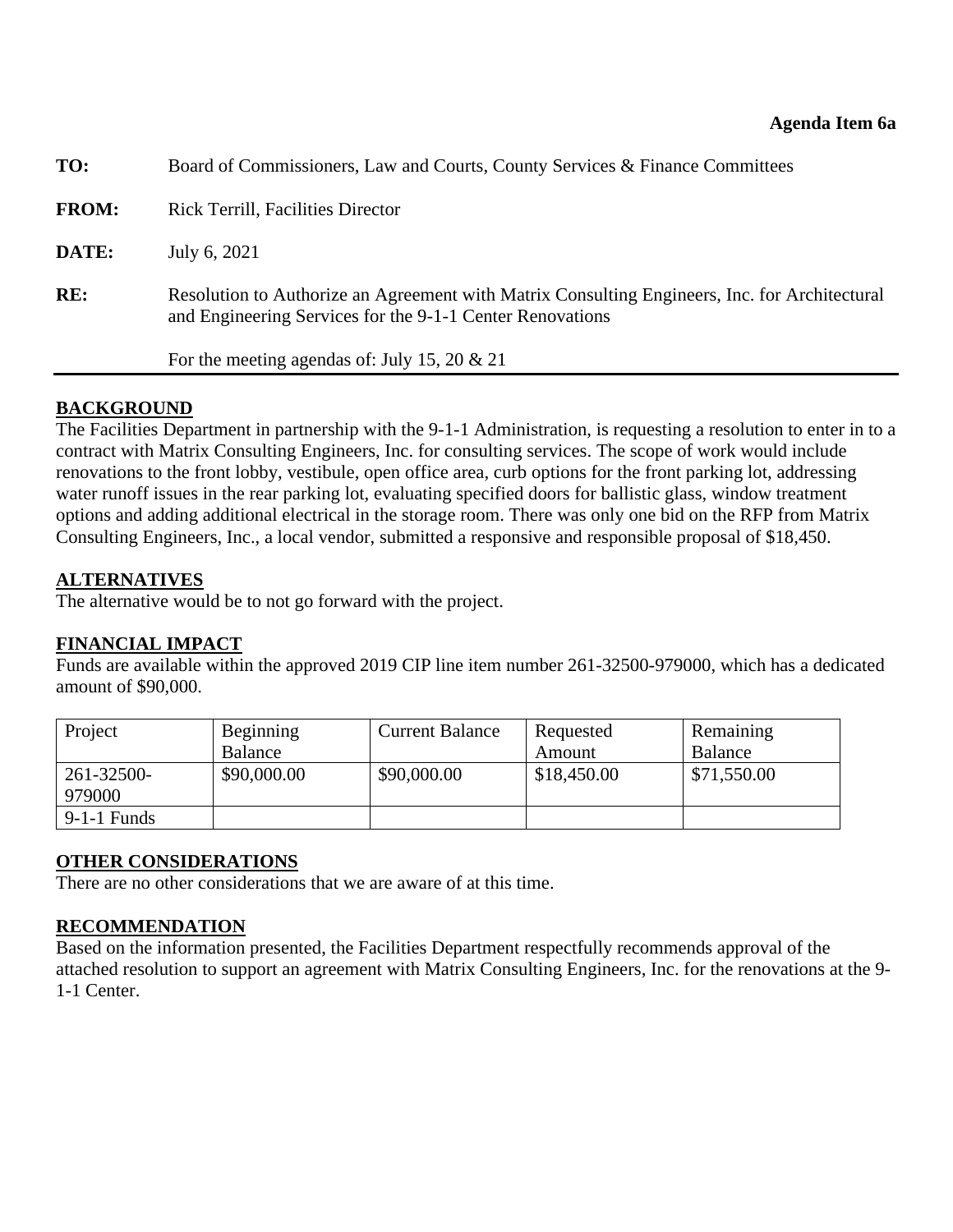#### **Agenda Item 6a**

| TO:   | <b>Rick Terrill, Facilities Director</b>                                                                                                                   |
|-------|------------------------------------------------------------------------------------------------------------------------------------------------------------|
| FROM: | James Hudgins, Director of Purchasing                                                                                                                      |
| DATE: | June 4, 2021                                                                                                                                               |
| RE:   | Memorandum of Performance for RFP No. 65-21 Architectural and Engineering Services for<br>Renovating a Portion of the Ingham County 9-1-1 Central Dispatch |

Per your request, the Purchasing Department sought proposals from experienced and qualified firms and individuals for the purpose of entering into a contract to provide professional architectural and engineering services for renovating a portion of the Ingham County 9-1-1 Central Dispatch.

Areas and issues that will be evaluated include the building's front lobby, vestibule, open office area, specified doors for ballistic glass, window treatment options, additional electrical in the storage room, curb options for the front parking lot, and water runoff issues in the rear parking lot.

The Purchasing Department can confirm the following:

| Function                   | <b>Overall Number of   Number of Local</b><br>Vendors | Vendors |
|----------------------------|-------------------------------------------------------|---------|
| Vendors invited to propose | 68                                                    |         |
| Vendors responding         |                                                       |         |

A summary of the vendors' costs is located on the next page.

*You are now ready to complete the final steps in the process: 1) evaluate the submissions based on the criteria established in the RFP; 2) confirm funds are available; 3) submit your recommendation of award along with your evaluation to the Purchasing Department; 4) write a memo of explanation; and, 5) prepare and submit a resolution for Board approval.* 

*This Memorandum is to be included with your memo and resolution submission to the Resolutions Group as acknowledgement of the Purchasing Department's participation in the purchasing process.* 

*If I can be of further assistance, please do not hesitate to contact me by e-mail at jhudgins@ingham.org or by phone at 676-7309.*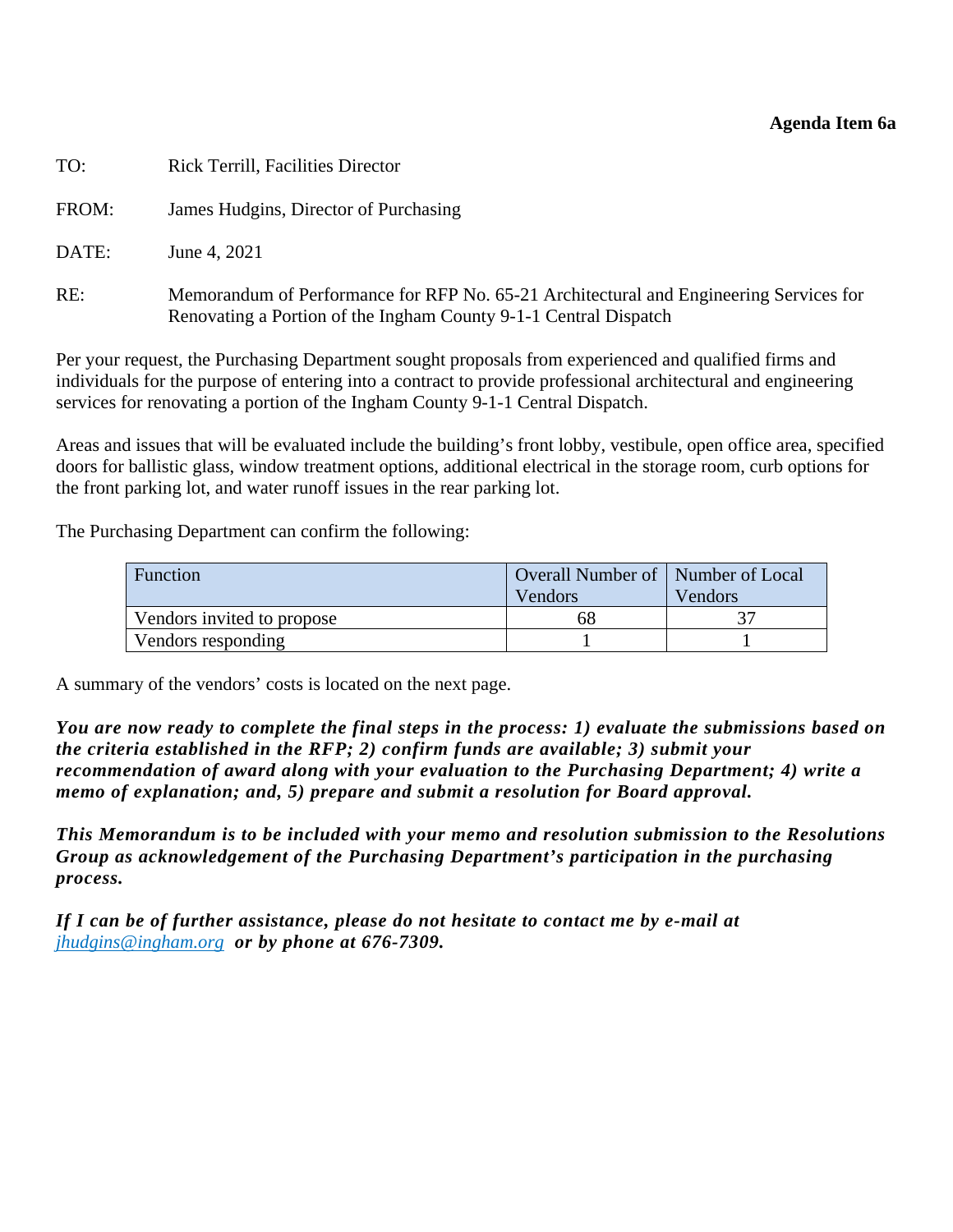#### SUMMARY OF VENDORS' COSTS

| Vendor Name                                        | Local Pref | Phase $I -$<br>Preliminary Design<br>Services Cost<br>Not-to-Exceed | Phase $II -$<br>Construction<br>Administration<br><b>Services Cost</b><br>Not-to-Exceed | Number of<br>Meetings       | <b>Grand Total</b> |
|----------------------------------------------------|------------|---------------------------------------------------------------------|-----------------------------------------------------------------------------------------|-----------------------------|--------------------|
| Matrix Consulting Engineers Inc.   Yes, Lansing MI |            | \$14,950.00                                                         | \$3,500.00                                                                              | 4 Phase $1 &$<br>4 Phase II | \$18,450.00        |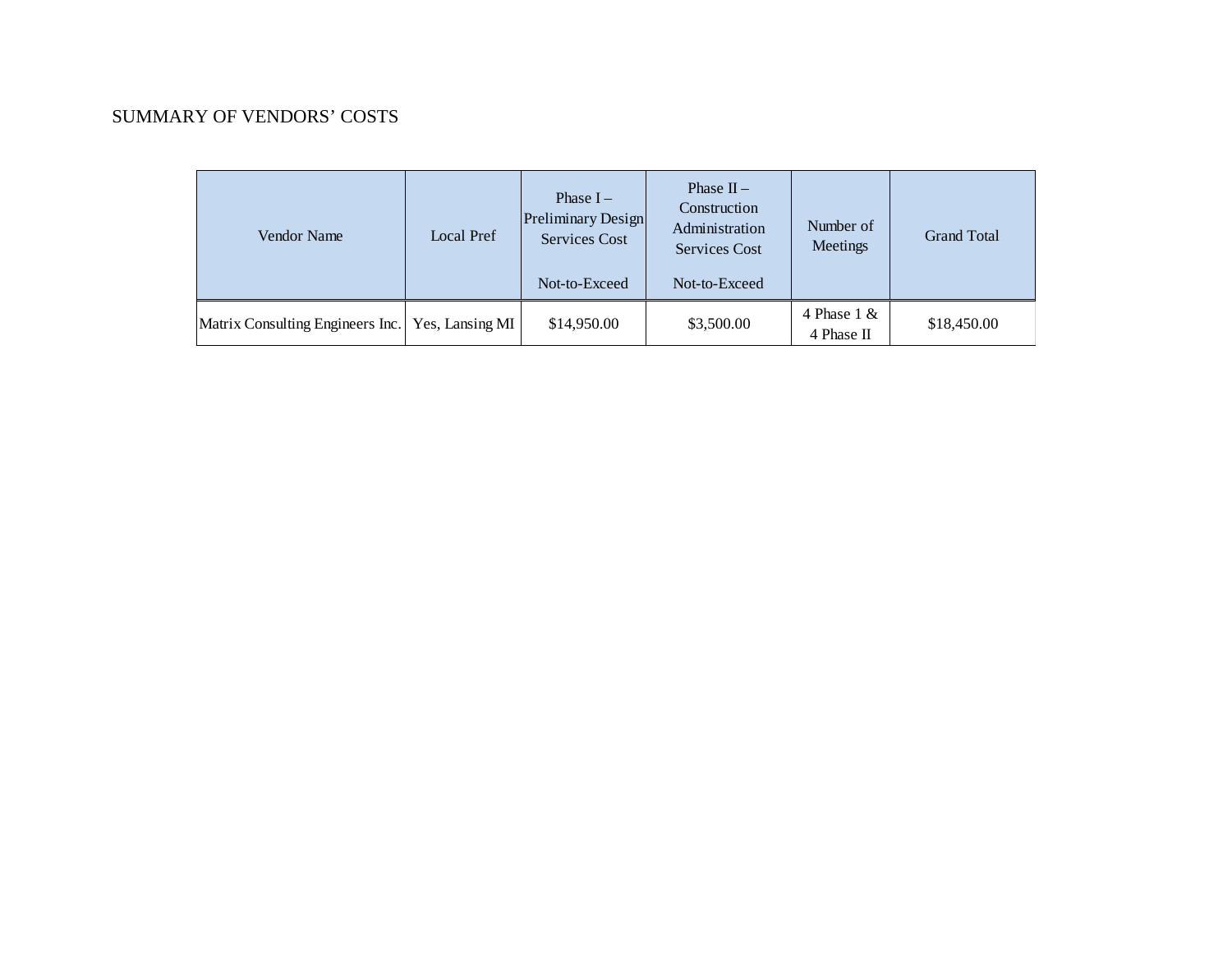Introduced by the Law & Courts, County Services, and Finance Committees of the:

#### INGHAM COUNTY BOARD OF COMMISSIONERS

## **RESOLUTION TO AUTHORIZE AN AGREEMENT WITH MATRIX CONSULTING ENGINEERS, INC. FOR THE RENOVATIONS AT THE INGHAM COUNTY 9-1-1 CENTER**

WHEREAS, the 9-1-1 administration has requested renovations to the front lobby, vestibule, open office area, curb options for the parking lot, addressing water runoff issues in the rear parking lot, doors for ballistic glass, window treatments, and additional electrical in storage room; and

WHEREAS, it is the recommendation of the Facilities Department to enter into an agreement with Matrix Consulting Engineers, Inc., a local vendor who submitted a responsive and responsible proposal of \$18,450 for architectural and engineering services for renovations at the 9-1-1 Center; and

WHEREAS, funds are available in the approved 2019 CIP 9-1-1 Funds line item #261-32500-979000 which has a balance of \$90,000.

THEREFORE BE IT RESOLVED, that the Ingham County Board of Commissioners authorizes entering into an agreement with Matrix Consulting Engineers, Inc., 1601 E. Cesar E. Chavez Ave., Lansing, Michigan 48906, for the architectural and engineering services for the 9-1-1 Center's renovations for an amount of \$18,450.

BE IT FURTHER RESOLVED, that the Ingham County Board of Commissioners authorizes the Board Chairperson to sign any necessary documents that are consistent with this resolution and approved as to form by the County Attorney.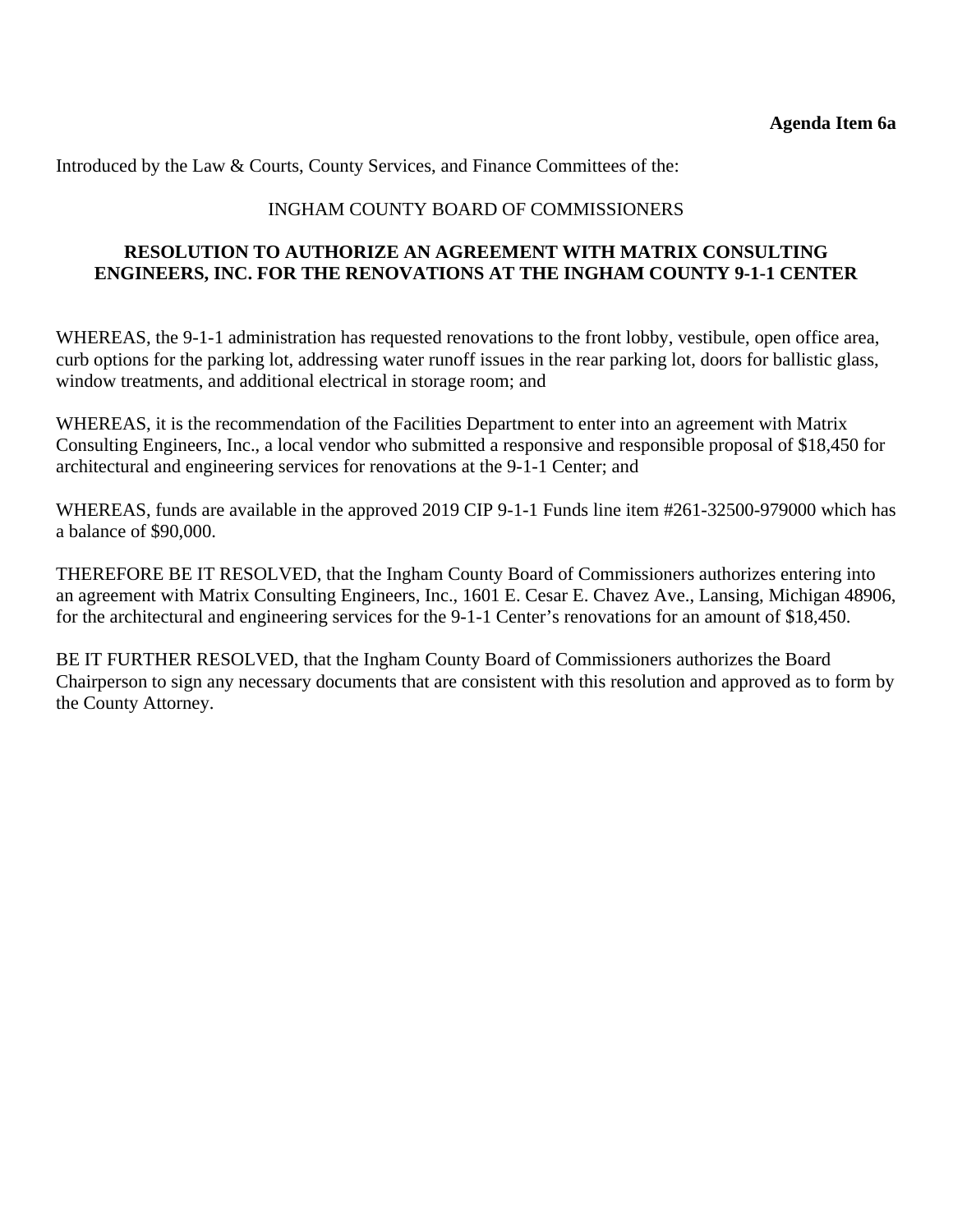<span id="page-20-0"></span>

| TO:          | Board of Commissioners, Law and Courts, County Services & Finance Committees                                                                                                                                                                   |  |  |  |  |  |
|--------------|------------------------------------------------------------------------------------------------------------------------------------------------------------------------------------------------------------------------------------------------|--|--|--|--|--|
| <b>FROM:</b> | <b>Rick Terrill, Facilities Director</b>                                                                                                                                                                                                       |  |  |  |  |  |
| DATE:        | July 6, 2021                                                                                                                                                                                                                                   |  |  |  |  |  |
| RE:          | Resolution to Authorize an Agreement with Roger Donaldson AIA, P.L.C. for the Architectural<br>and Engineering Services for Security Enhancements and Assessments of the Sanctuary and Fire<br>Alarm System at the Ingham County Family Center |  |  |  |  |  |
|              | For the meeting agendas of: July 15, 20 $\&$ 21                                                                                                                                                                                                |  |  |  |  |  |

## **BACKGROUND**

The Ingham County Family Center in partnership with the Facilities Department, requested proposals from qualified Architectural and Engineering Firms for the purpose of providing professional services for security enhancements, obtaining occupancy of the sanctuary space, and assessing the current fire alarm system. After reviewing the proposal, we are requesting that a resolution be passed allowing the County to enter into a contract with Roger Donaldson, AIA, P.L.C for the Architectural and Engineering services. The services will include but are not limited to developing a preliminary design, drafting construction documents, assisting the County with drafting an RFP for a general contractor and performing consulting duties. The total cost would not exceed \$36,290.

## **ALTERNATIVES**

The alternative would be to bid this out a second time, risking higher costs and delaying the needed improvements.

## **FINANCIAL IMPACT**

Funds are available in the Juvenile Justice Millage line item # 245-66400-931000.

## **OTHER CONSIDERATIONS**

There are no other considerations that we are aware of at this time.

## **RECOMMENDATION**

Based on the information presented, the Facilities Department respectfully recommends approval of the attached resolution to support an agreement with Roger Donaldson AIA, P.L.C., for the Architectural and Engineering Services for the security enhancements and assessments of the sanctuary and fire alarm system.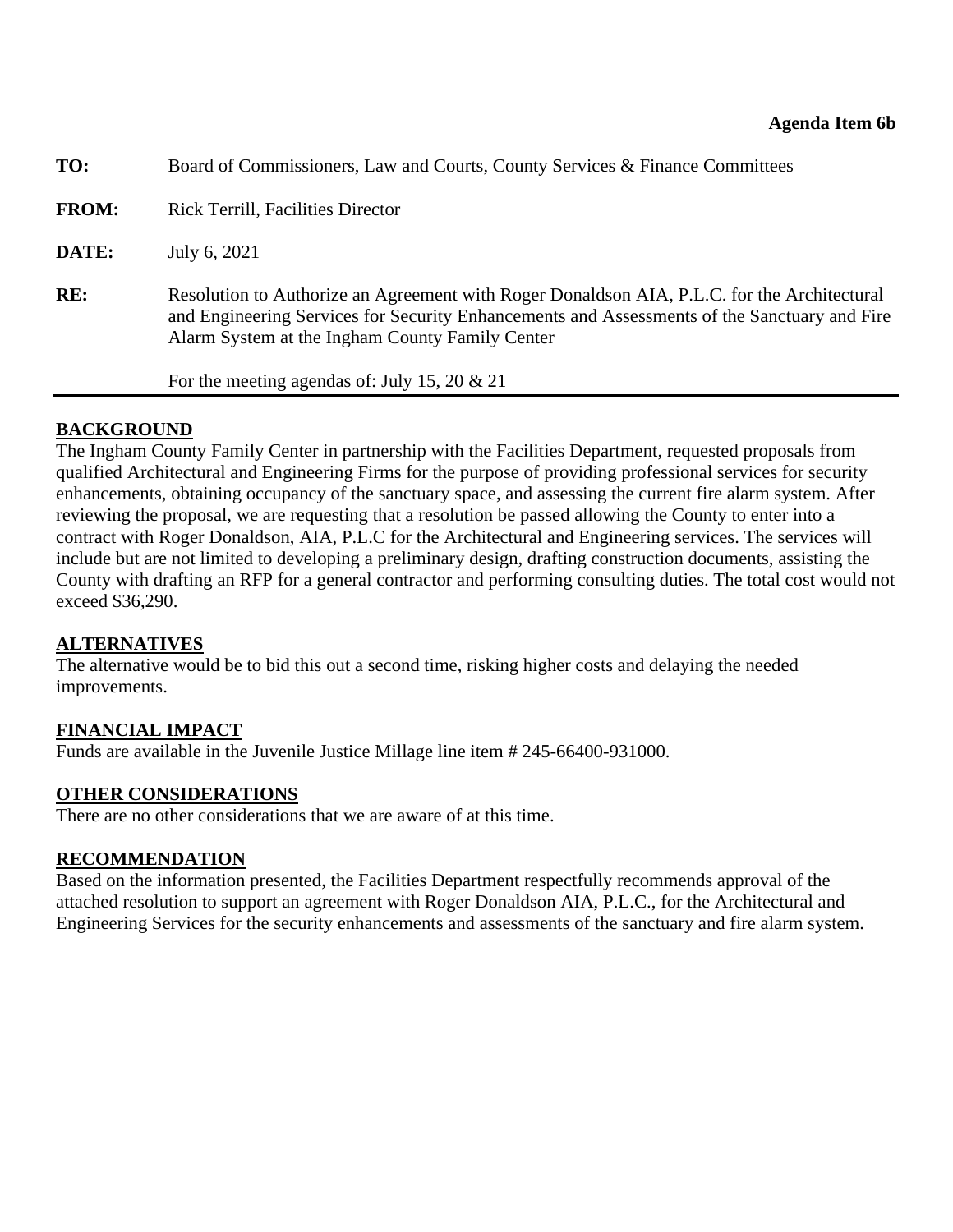#### **Agenda Item 6b**

| TO:   | <b>Rick Terrill, Facilities Director</b>                                                                                                             |
|-------|------------------------------------------------------------------------------------------------------------------------------------------------------|
| FROM: | James Hudgins, Director of Purchasing                                                                                                                |
| DATE: | May 28, 2021                                                                                                                                         |
| RE:   | Memorandum of Performance for RFP No. 66-21 - Architectural and Engineering Services for<br>Security Improvements at the Ingham County Family Center |

Per your request, the Purchasing Department sought proposals from experienced and qualified firms and individuals for the purpose of entering into a contract to provide professional architectural and engineering services for making security improvements and adding occupiable space at the Ingham County Family Center.

The scope of services includes, but is not limited to, evaluating the fire alarm system and all associated mechanical equipment; providing two (2) design options for creating a secured and safe entry into the facility; bringing the sanctuary up to current code for use as occupiable space; meeting with County representatives; creating a budget; attending required meetings; performing site visits; and, reviewing closeout documents.

The Purchasing Department can confirm the following:

| Function                   | Overall Number of   Number of Local<br>Vendors | Vendors |  |
|----------------------------|------------------------------------------------|---------|--|
| Vendors invited to propose |                                                |         |  |
| Vendors responding         |                                                |         |  |

A summary of the vendors' costs is located on the next page.

*You are now ready to complete the final steps in the process: 1) evaluate the submissions based on the criteria established in the RFP; 2) confirm funds are available; 3) submit your recommendation of award along with your evaluation to the Purchasing Department; 4) write a memo of explanation; and, 5) prepare and submit a resolution for Board approval.* 

*This Memorandum is to be included with your memo and resolution submission to the Resolutions Group as acknowledgement of the Purchasing Department's participation in the purchasing process.* 

*If I can be of further assistance, please do not hesitate to contact me by e-mail at jhudgins@ingham.org or by phone at 676-7309.*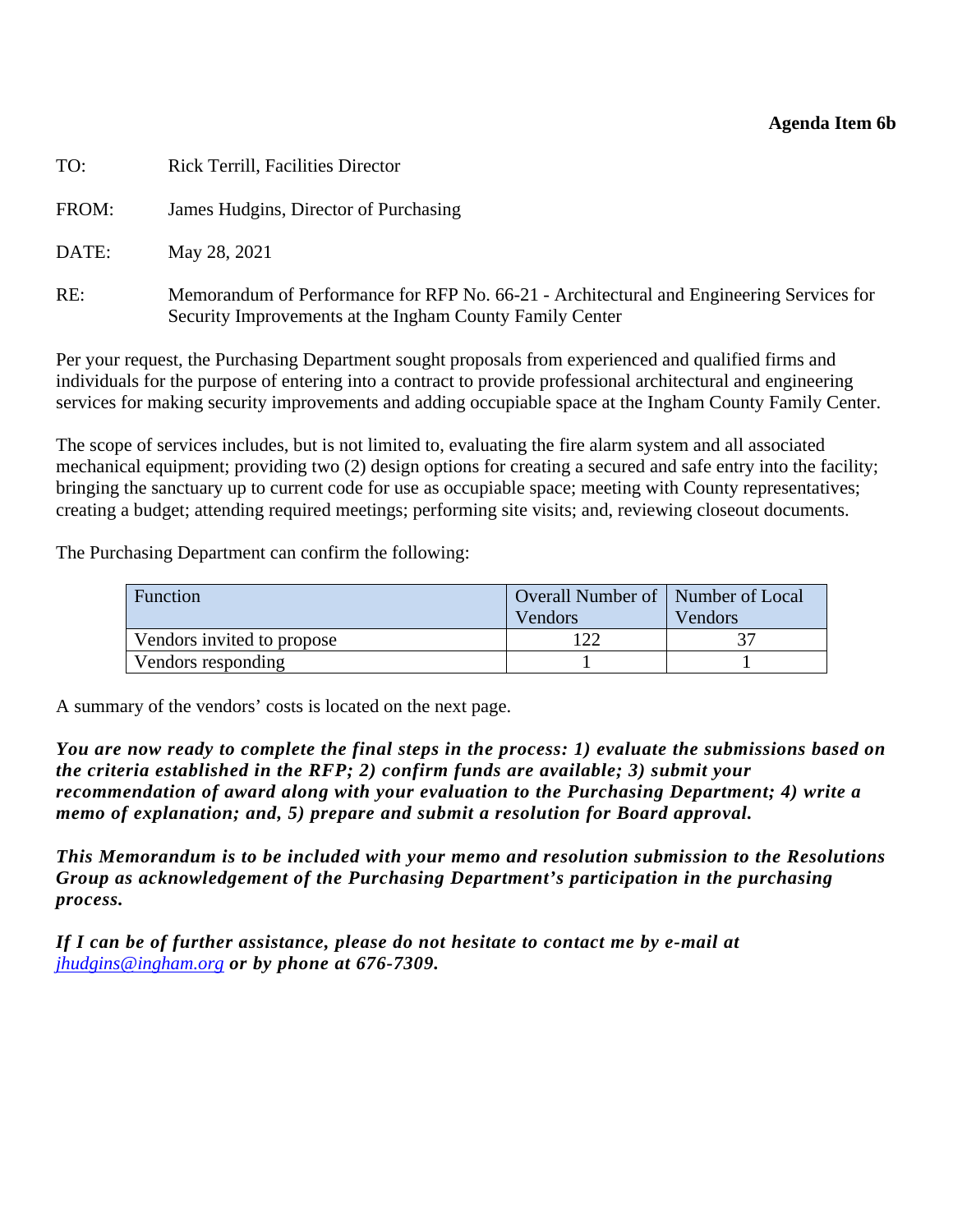#### SUMMARY OF VENDORS' COSTS

| Vendor Name                           | Local Pref   | Phase I - Preliminary<br>Evaluation and<br>Design Services | Phase II -<br>Construction<br>Administration<br>Services | Phase I and II     | Alternate (Phase II)<br><b>Include Sanctuary</b> | Alternate (Phase II)<br>Include Fire Alarm<br>System |
|---------------------------------------|--------------|------------------------------------------------------------|----------------------------------------------------------|--------------------|--------------------------------------------------|------------------------------------------------------|
|                                       |              | Cost Not-to-Exceed                                         | <b>Cost Not-to-Exceed</b>                                | <b>Grand Total</b> | <b>Total Cost</b>                                | <b>Total Cost</b>                                    |
| Roger Donaldson, AIA P.L.C. Architect | Yes. Holt MI | \$12,650.00                                                | \$9,540.00                                               | \$22,190.00        | \$9,800.00                                       | \$4,300.00                                           |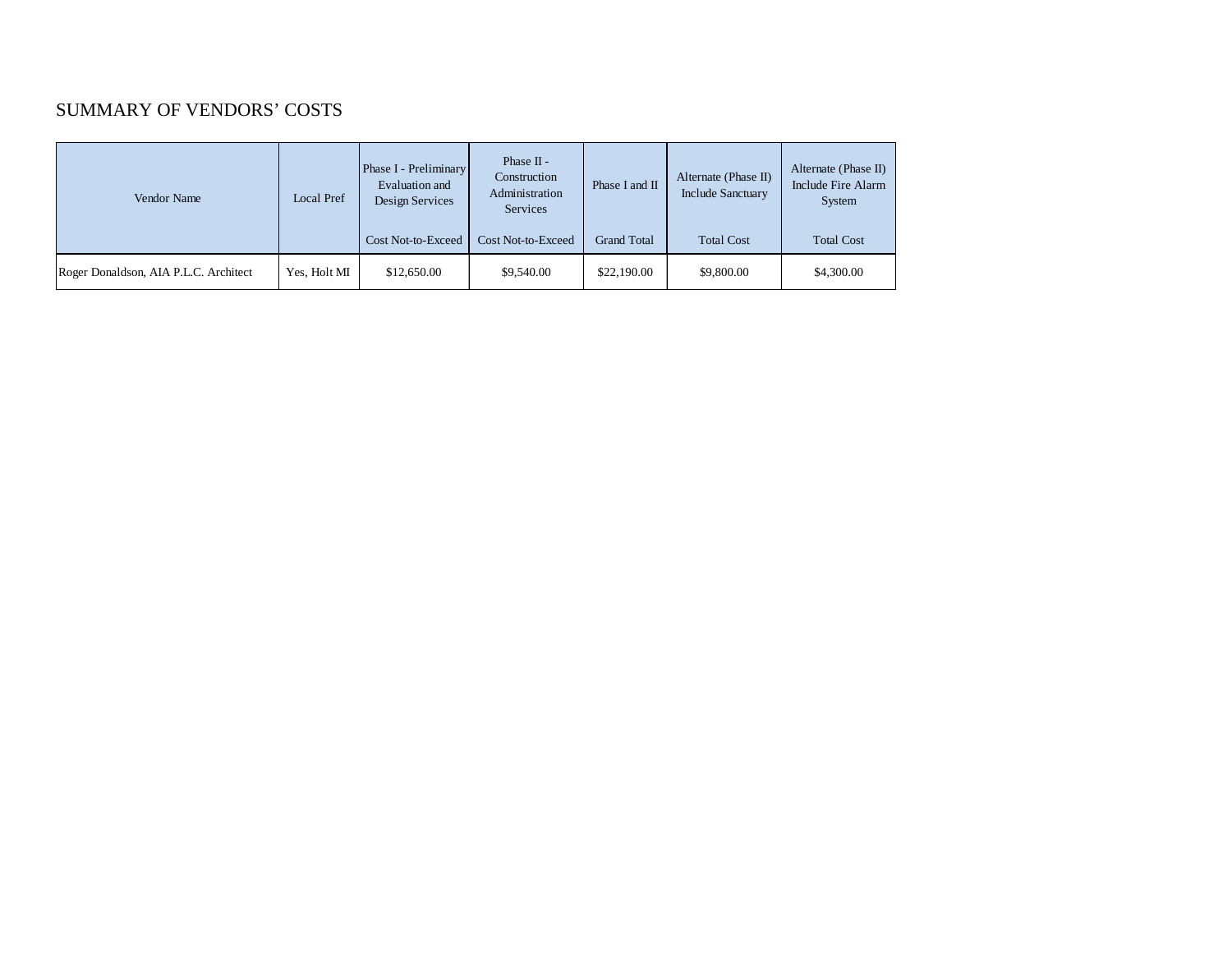Introduced by the Law & Courts, County Services and Finance Committees of the:

#### INGHAM COUNTY BOARD OF COMMISSIONERS

## **RESOLUTION TO AUTHORIZE AN AGREEMENT WITH ROGER DONALDSON AIA P.L.C. FOR THE ARCHITECTURAL AND ENGINEERING SERVICES FOR SECURITY ENHANCEMENTS AND ASSESSMENTS OF THE SANCTUARY AND FIRE ALARM SYSTEM AT THE INGHAM COUNTY FAMILY CENTER**

WHEREAS, the Ingham County Family Center is in need of security enhancements; and

WHEREAS, the Ingham County Family Center needs the sanctuary space and fire alarm system assessed; and

WHEREAS, it is the recommendation of the Facilities Department to enter into an agreement with Roger Donaldson AIA P.L.C., who submitted a responsive and responsible proposal not to exceed an amount of \$36,290 for architectural and engineering services for security enhancements and assessment of the sanctuary space and fire alarm system at the Ingham County Family Center; and

WHEREAS, funds are available in the Juvenile Justice Millage Fund line item #245-66400-931000.

THEREFORE BE IT RESOLVED, that the Ingham County Board of Commissioners authorizes entering into an agreement with Roger Donaldson AIA P.L.C., 4787 Tartan Lane, Holt, Michigan 48842, for the architectural and engineering services for the security enhancements and assessments of the sanctuary and fire alarm system at the Ingham County Family Center for an amount not exceed \$36,290.

BE IT FURTHER RESOLVED, that the Ingham County Board of Commissioners authorizes the Board Chairperson to sign any necessary documents that are consistent with this resolution and approved as to form by the County Attorney.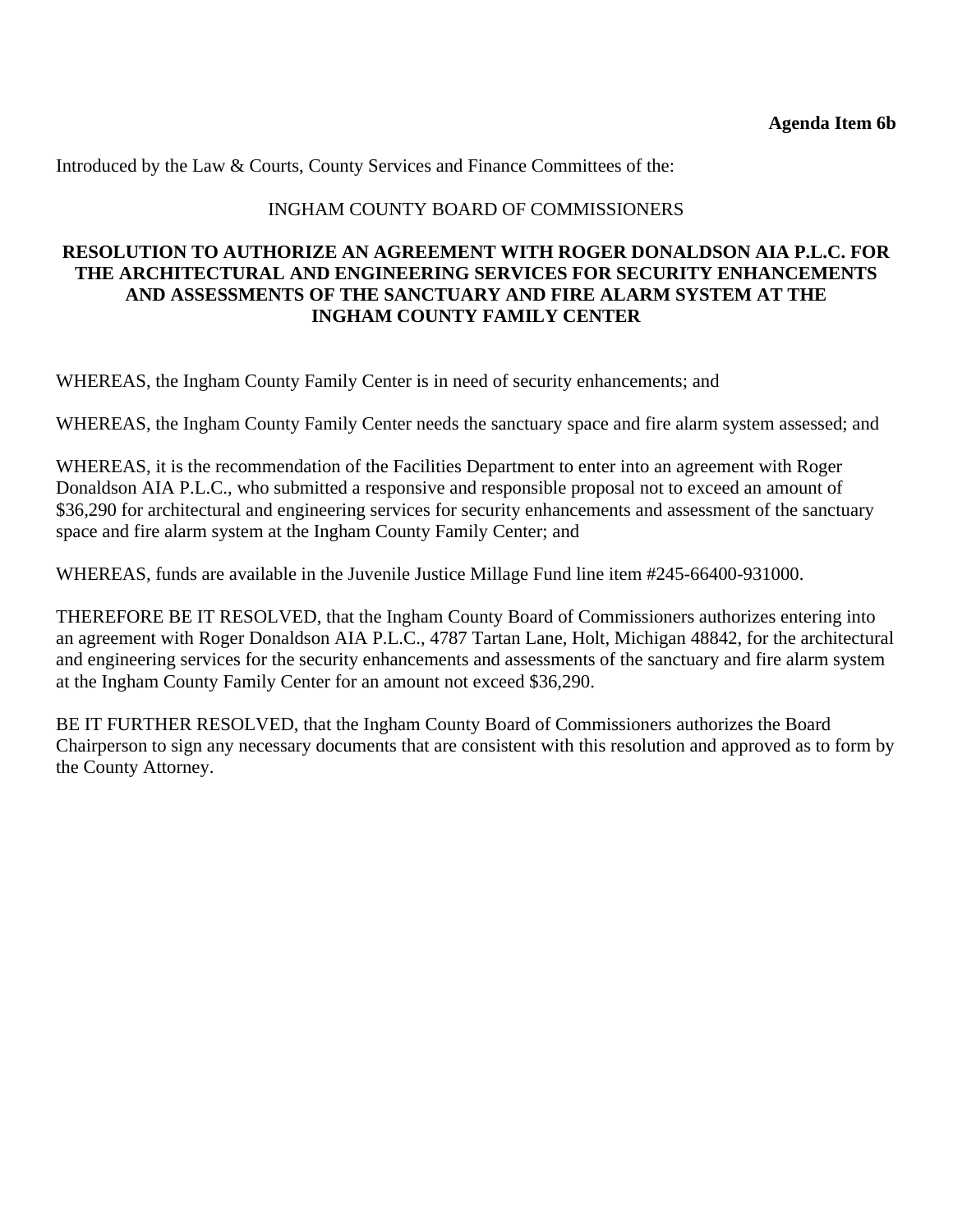<span id="page-24-0"></span>

| TO:             | Board of Commissioners Law & Courts and Finance Committees                  |  |
|-----------------|-----------------------------------------------------------------------------|--|
| <b>FROM:</b>    | Barbara Davidson, 9-1-1 Director                                            |  |
| DATE:           | July, 6 2021                                                                |  |
| <b>SUBJECT:</b> | Renewal of agreement and services with National Testing Network (NTN)       |  |
|                 | For meeting agendas of Law & Courts July 15, 2021 and Finance July 21, 2021 |  |

## **BACKGROUND**

This request is for the renewal of an agreement with National Testing Network (NTN) for the purposes of testing applicants for 9-1-1 Dispatcher.

#### **ALTERNATIVES**

We have researched alternatives but are satisfied with the level of responsiveness from NTN, content of their testing materials, quick turnaround time for scoring, and competitive pricing.

#### **FINANCIAL IMPACT**

The costs include an ECOMM National Annual Membership fee of \$1,000 a cost of \$41.00 per applicant tested. We are estimating a need to test 200 applicants during the remainder of the year which brings our cost and requested authorization in the resolution to \$9,200.

#### **OTHER CONSIDERATIONS**

None.

#### **RECOMMENDATION**

Based on the information presented, I respectfully recommend approval of the attached resolution to renew our agreement with National Testing Network (NTN).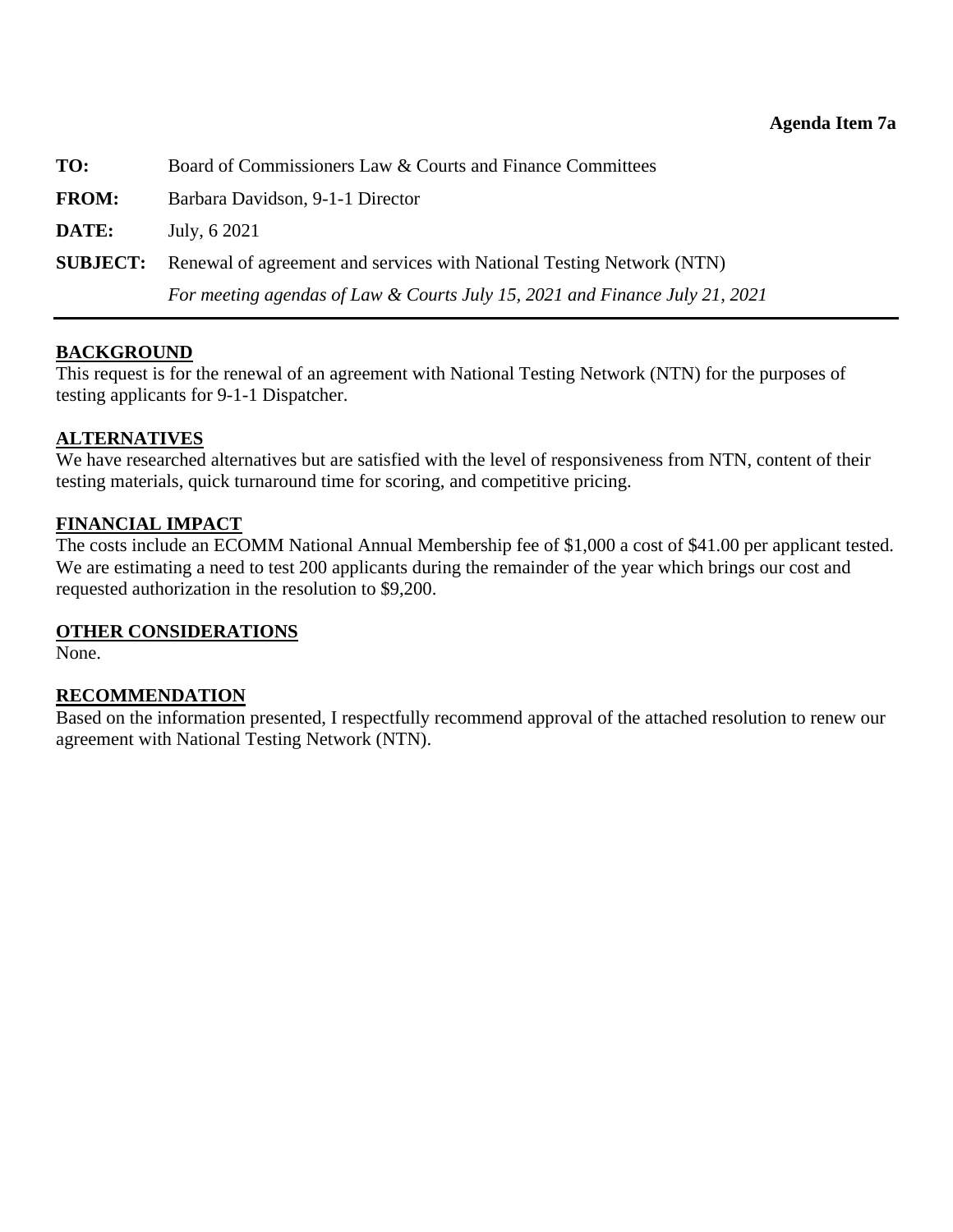Introduced by the Law & Courts and Finance Committees of the:

#### INGHAM COUNTY BOARD OF COMMISSIONERS

## **RESOLUTION TO AUTHORIZE RENEWAL OF SERVICES WITH NATIONAL TESTING NETWORK (NTN) FOR REMAINDER OF 2021**

WHEREAS, the Ingham County Board of Commissioners operates the 9-1-1 Emergency Telephone Dispatch System through the Ingham County 9-1-1 Central Dispatch Center; and

WHEREAS, Ingham County Central Dispatch is requesting a renewal of an agreement for applicant testing services with National Testing Network (NTN); and

WHEREAS, Ingham County Central Dispatch needs to continue testing dispatcher applicants virtually to allow for social distancing and to allow more distant, qualified applicants to complete initial screening testing without the need to travel here to test; and

WHEREAS, the costs for their testing services is an annual fee of \$1,000 and \$41.00 per applicant tested and our estimate is that we will need to test as many as 200 more applicants in 2021; and

WHEREAS, the 9-1-1 Director is recommending that the Ingham County Board of Commissioners fund this request from the 9-1-1 Emergency Telephone Dispatch Services 9-1-1 fund.

THEREFORE BE IT RESOLVED, that the Ingham County Board of Commissioners authorizes an expenditure not to exceed \$9,200 from the 9-1-1 Emergency Telephone Dispatch Services 9-1-1 fund for testing of dispatch applicants.

BE IT FURTHER RESOLVED, that the Controller/Administrator is authorized to make the necessary budgetary transfers that are consistent with this resolution.

BE IT FURTHER RESOLVED, that the Chairperson of the Ingham County Board of Commissioners is authorized to sign any necessary contract/Purchase Order documents consistent with this resolution and approved as to form by the County Attorney.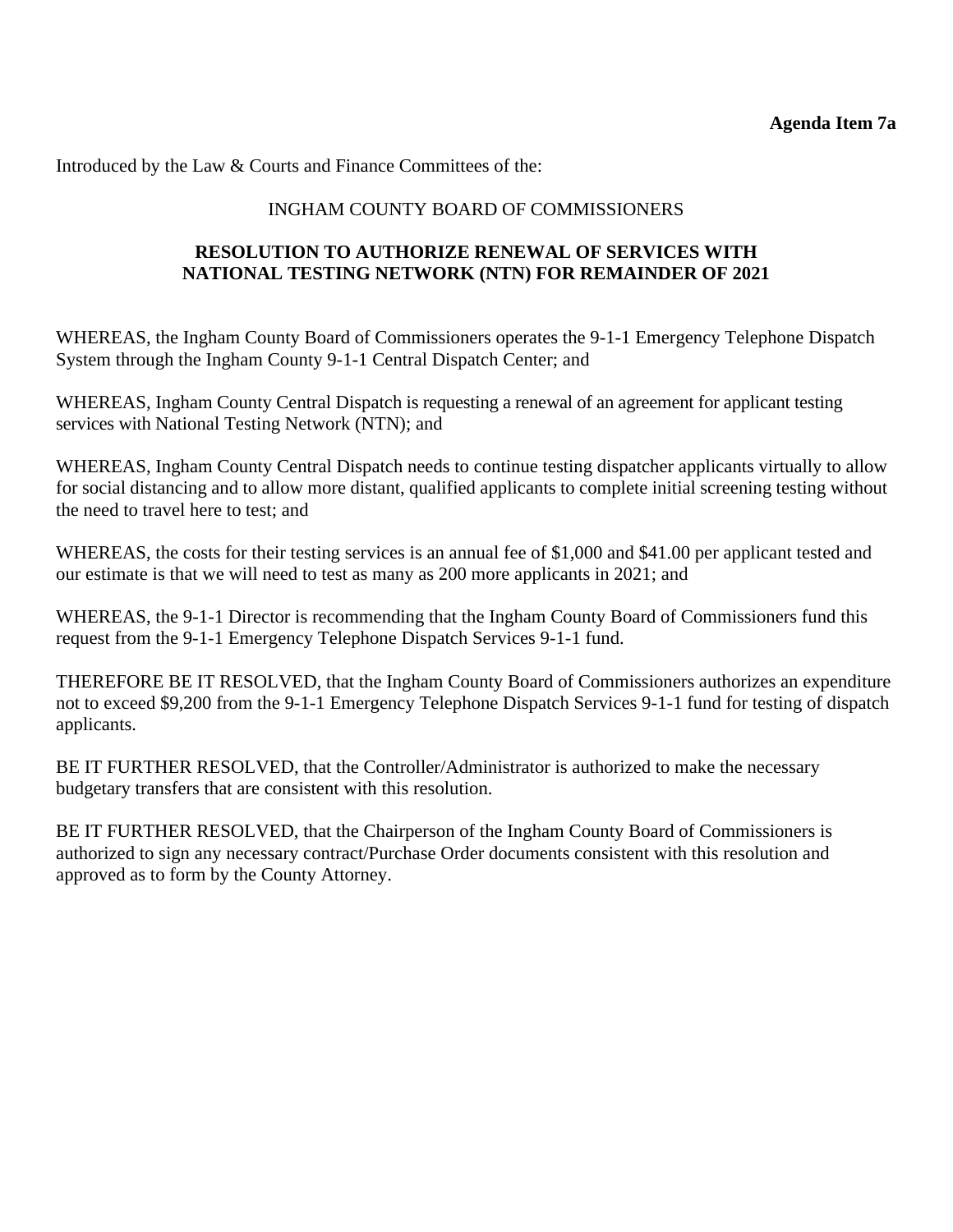<span id="page-26-0"></span>

| TO:          | Board of Commissioners Law and Courts Committee                   |  |
|--------------|-------------------------------------------------------------------|--|
| <b>FROM:</b> | Missy Harris, 9-1-1 Interim Director                              |  |
| DATE:        | June 25, 2021                                                     |  |
|              | <b>SUBJECT:</b> Resolution honoring 9-1-1 Supervisor Ruth Rasdale |  |
|              | For Law & Courts Committee agenda July 15, 2021                   |  |

## **BACKGROUND**

Ruth Rasdale was hired by the Lansing 9-1-1 Center in May of 1987. She became a valued member of their training team, critical incident stress (trauma) team, and serves as a terminal agency coordinator for the law enforcement information network (LEIN). She was promoted to 9-1-1 Supervisor in 2003. She continued to serve in these roles with her move to the consolidated Ingham County 9-1-1 Center.

After over 34 years of dedicated service, she is looking forward to hanging up her headset, spending more time with family and pursuing her love of camping.

**ALTERNATIVES**  $\overline{N}/\overline{A}$ 

**FINANCIAL IMPACT** N/A

**STRATEGIC PLANNING IMPACT**   $N/A$ 

**OTHER CONSIDERATIONS**

N/A

#### **RECOMMENDATION**

Based on the information presented, I respectfully recommend approval of the attached resolution to recognize Ruth Rasdale for her dedication and service to the citizens of Ingham County, as she retires on August 31, 2021.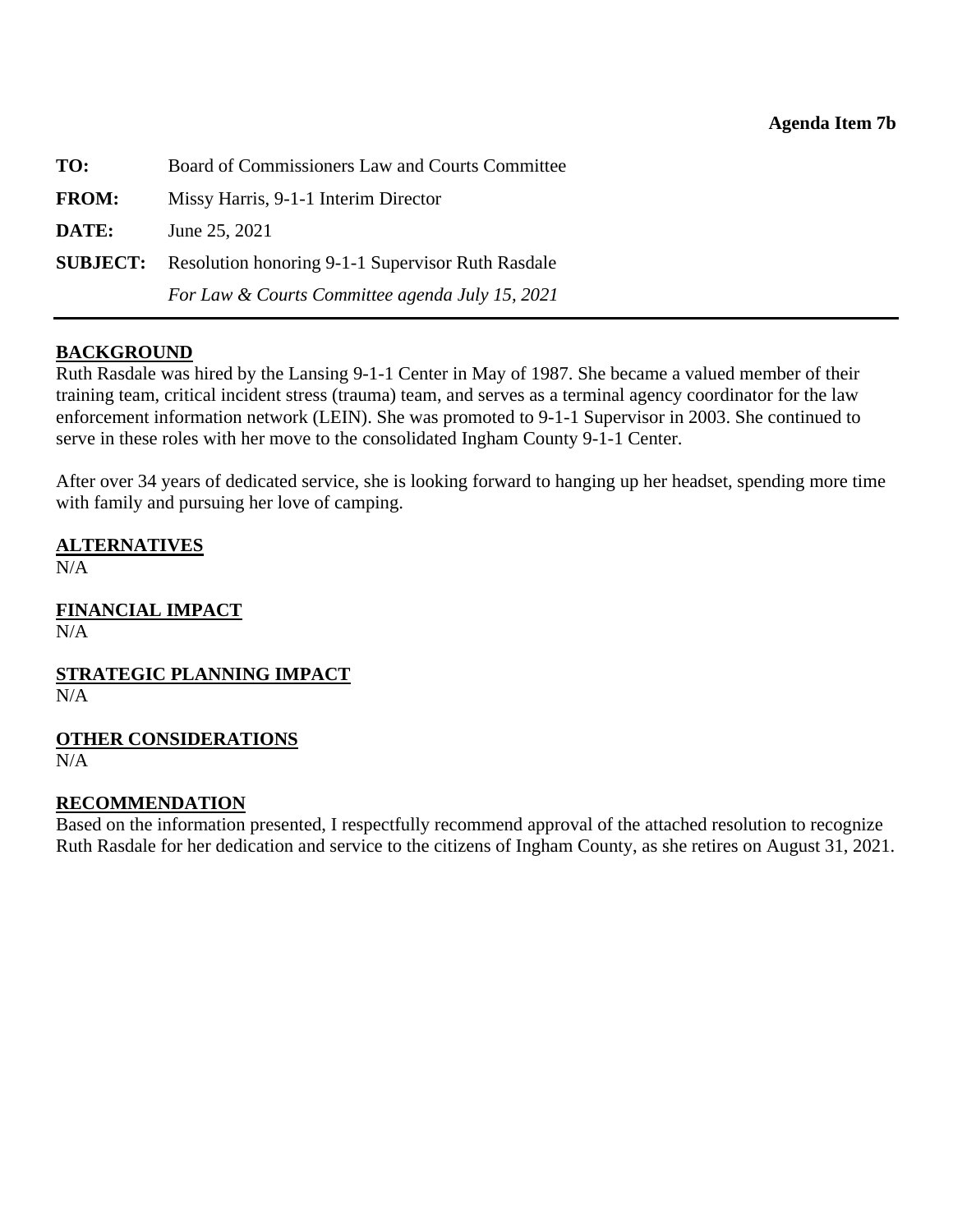Introduced by the Law & Courts Committee of the:

#### INGHAM COUNTY BOARD OF COMMISSIONERS

## **RESOLUTION TO HONOR 9-1-1 SUPERVISOR RUTH RASDALE OF THE INGHAM COUNTY 9-1-1 CENTRAL DISPATCH CENTER**

WHEREAS, Ruth Rasdale was hired by the Lansing 9-1-1 Center as an Emergency Telecommunicator in May of 1987; and was promoted to 9-1-1 Supervisor in 2003; and

WHEREAS, Ruth Rasdale continued her employment with the consolidated Ingham County 9-1-1 center in June of 2012; and

WHEREAS, Ruth Rasdale has served as a Communications Training Officer, assisting in the training of new employees; and

WHEREAS, Ruth Rasdale has served as a Law Enforcement Information Network (LEIN) Terminal Agency Coordinator; and

WHEREAS, Ruth Rasdale has served as a member of the Lansing trauma team and as a member of the Ingham 9-1-1 critical incident stress debriefing team; and

WHEREAS, throughout her career, Ruth Rasdale has been well respected by her peers and supervisors, and an asset to the Ingham County community; and

WHEREAS, after over 34 years of dedicated service to the citizens of Ingham County, Ruth Rasdale is retiring on August 31, 2021.

THEREFORE BE IT RESOLVED, that the Ingham County Board of Commissioners hereby honors 9-1-1 Supervisor Ruth Rasdale, for her 34 years of dedicated service to the citizens of Ingham County and wishes her continued success in all of her future endeavors.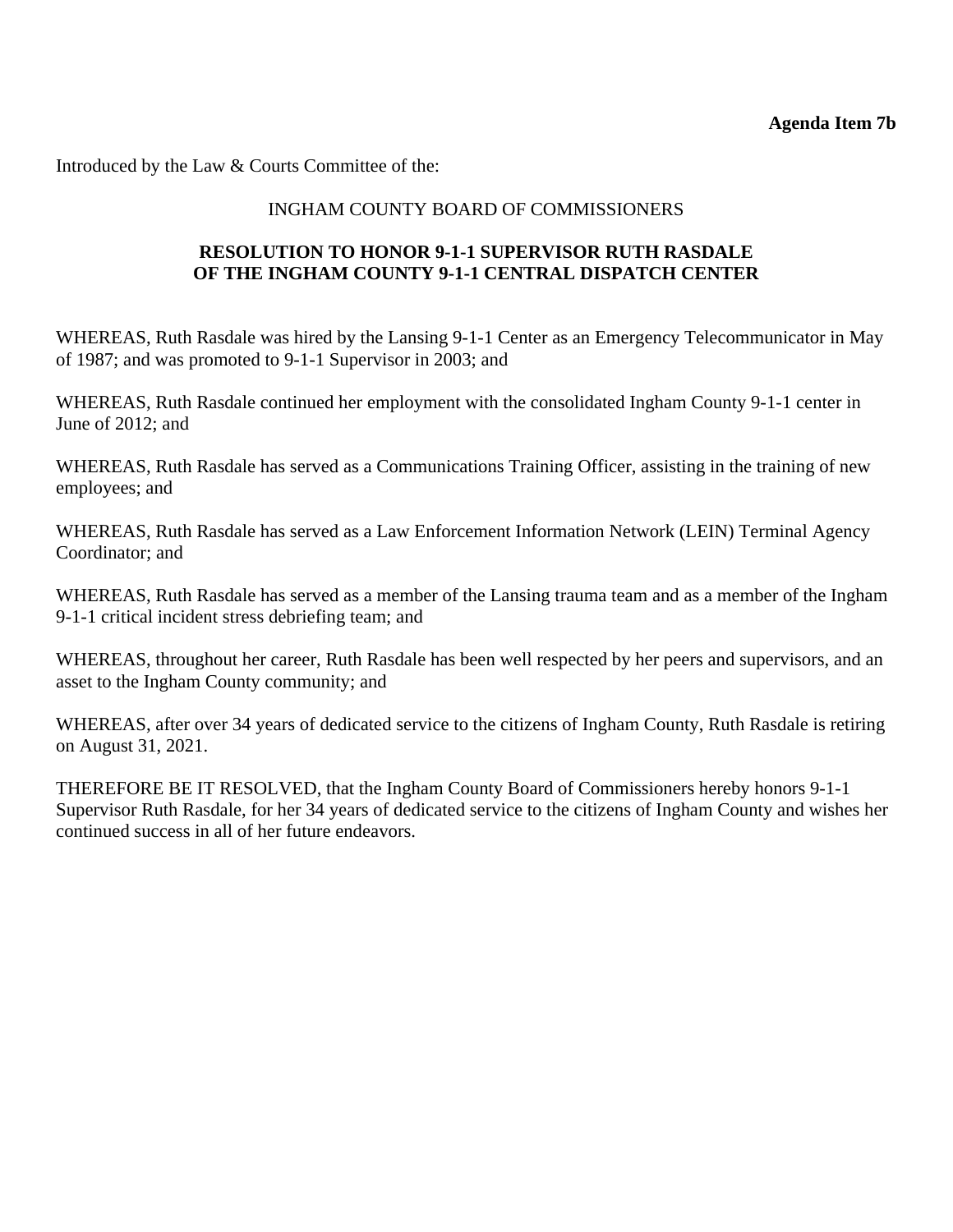<span id="page-28-0"></span>

| TO:             | Law & Courts and Finance Committees                                                                                                                                                                                                                         |  |
|-----------------|-------------------------------------------------------------------------------------------------------------------------------------------------------------------------------------------------------------------------------------------------------------|--|
| <b>FROM:</b>    | Teri Morton, Deputy Controller                                                                                                                                                                                                                              |  |
| DATE:           | July 2, 2021                                                                                                                                                                                                                                                |  |
| <b>SUBJECT:</b> | Resolution to Provide Emergency Support as Needed in Order to Ensure Timely Implementation<br>of Peacemaker Fellowship® Partnership with Advance Peace to Help Build and Sustain Local<br>Community Capacity to Interrupt Gun Violence in Ingham County, MI |  |

For the meeting agendas of July 15 and July 21

## **BACKGROUND**

On March 23, 2021, the Board of Commissioners approved Resolution #21-179, stating that Ingham County will include in its 2022-2024 public safety planning a commitment, support, and partnership with Advance Peace and local partners in the amount of \$590,000 to establish a program to help build and sustain local community capacity to interrupt gun violence. Such a program will help save lives and reduce the life altering trauma experienced by people living in the impacted communities and by the service providers who support them. An Advance Peace planning team has established a three-year budget totaling \$1,954,240 for a Peacemaker Fellowship® and has secured commitments for funding totaling \$1,597,405 as follows:

|                                   | Year 1   | Year 2    | Year 3    | 3-Year Total |
|-----------------------------------|----------|-----------|-----------|--------------|
| <b>Ingham County</b>              | 160,000  | 210,000   | 220,000   | 590,000      |
| City of Lansing                   | 240,000  | 300,000   | 350,000   | 890,000      |
| Project Safe Neighborhoods Grant  | 21,905   | 22,500    | 23,000    | 67,405       |
| <b>Lansing Housing Commission</b> | \$15,000 | \$20,000  | \$15,000  | \$50,000     |
| Gap to fill                       | \$71,005 | \$159,220 | \$126,610 | \$356,835    |
| Total                             | 507,910  | 711,720   | 734,610   | 1,954,240    |

In order to ensure the success of the program, it is imperative that a three-year funding commitment to the program be established.

Requests are being made of Ingham County and the City of Lansing to each commit to funding 50% of the cost of the remaining funding gap should the planning team be unable to secure alternate funding sources. The planning team continues, and will continue, to aggressively seek out grants and other sources of funds to close this gap.

## **ALTERNATIVES**

If funds are not committed from Ingham County and the City of Lansing, the implementation of the Peacemaker Fellowship® will be delayed until three full years of funding commitments can be identified.

## **FINANCIAL IMPACT**

Ingham County's 2022 commitment would be up to \$35,005, with additional commitments of up to \$79,610 for 2023 and \$63,305 for 2024.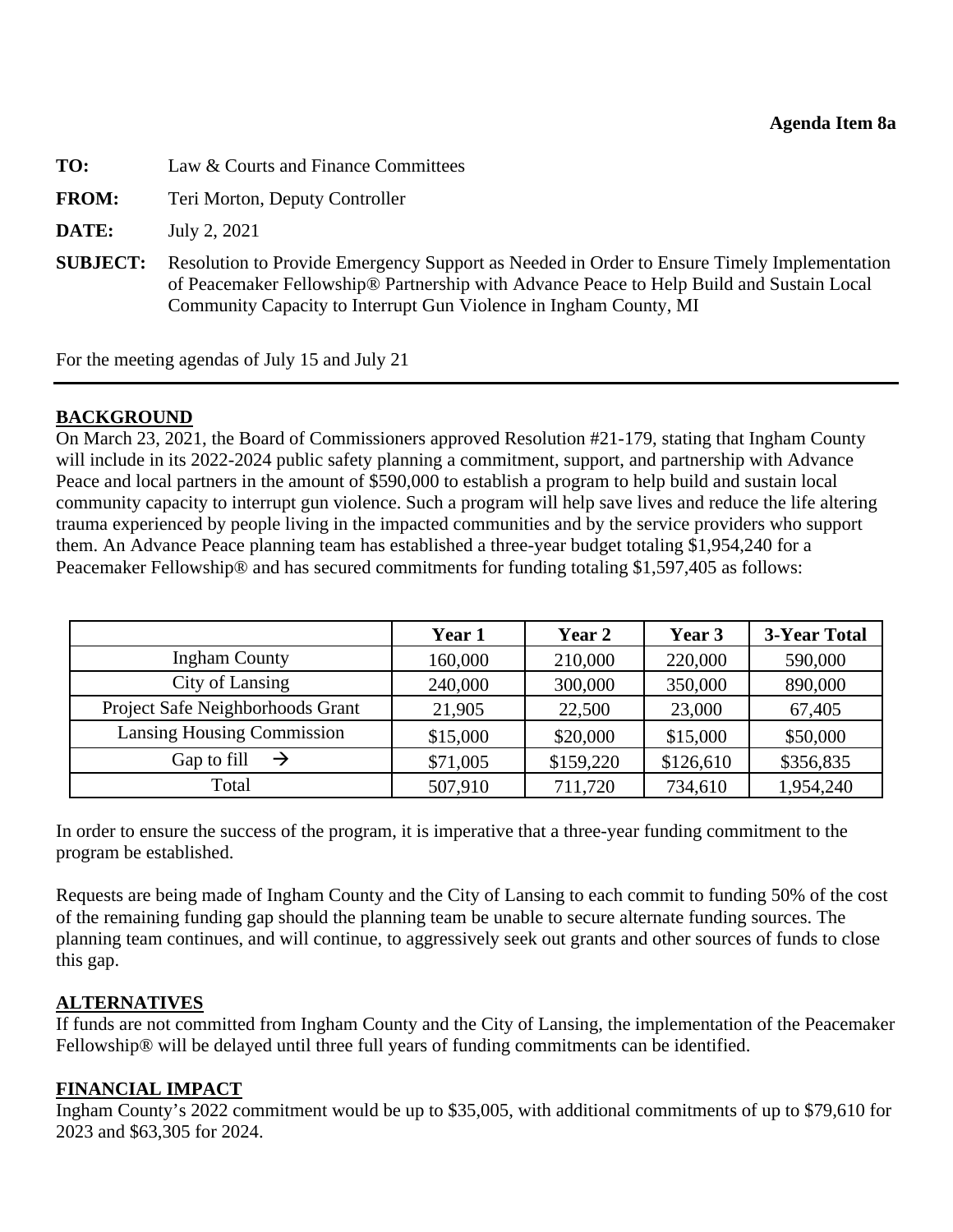## **STRATEGIC PLANNING IMPACT**

This resolution supports the commitment of the Ingham County Board of Commissioners to continue work that targets violent offenders, high level drug dealers, gang activity, and gun violence (Goal A, Strategy 1, Task x of the 2018-2022 Update to the Strategic Plan and Action Plan).

#### **OTHER CONSIDERATIONS**

A resolution is being prepared for Lansing City Council that would agree to funding 50% of the gap funds if current grant writing and fundraising efforts are unsuccessful.

#### **RECOMMENDATION**

Based on the information presented, I respectfully recommend approval of the attached resolution.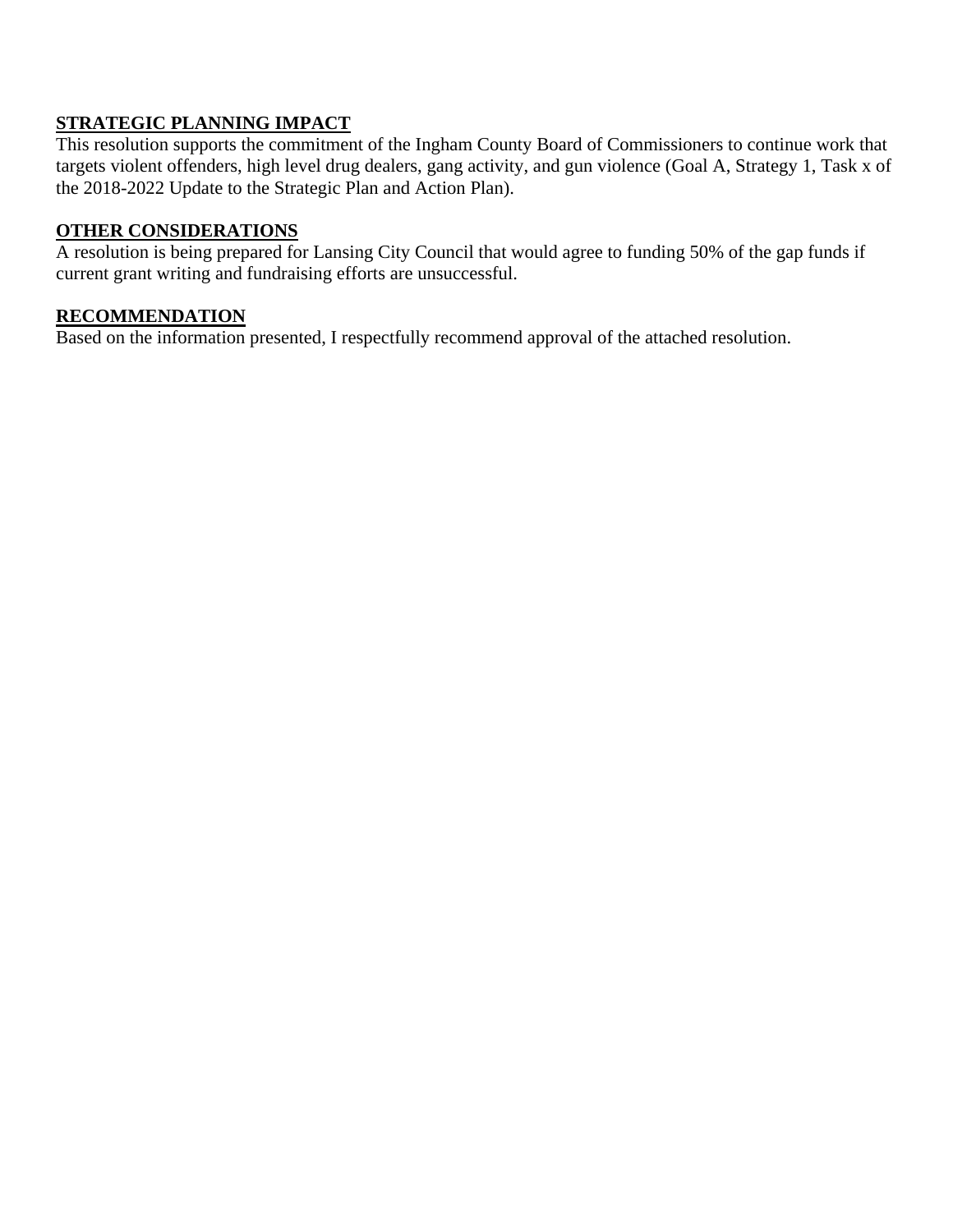Introduced by the Law & Courts and Finance Committees of the:

## INGHAM COUNTY BOARD OF COMMISSIONERS

## **RESOLUTION TO PROVIDE EMERGENCY SUPPORT AS NEEDED IN ORDER TO ENSURE TIMELY IMPLEMENTATION OF PEACEMAKER FELLOWSHIP**® **PARTNERSHIP WITH ADVANCE PEACE TO HELP BUILD AND SUSTAIN LOCAL COMMUNITY CAPACITY TO INTERRUPT GUN VIOLENCE IN INGHAM COUNTY, MI**

WHEREAS, on March 23, 2021, the Ingham County Board of Commissioners passed Resolution #21-179, stating that Ingham County will include in its 2022-2024 public safety planning a commitment, support, and partnership with Advance Peace and local partners in the amount of \$590,000, which will help save lives and reduce the life altering trauma experienced by people living in the impacted communities and by the service providers who support them (including law enforcement); and

WHEREAS, an Advance Peace planning team has established a three-year budget totaling \$1,954,240 for a Peacemaker Fellowship® and has secured commitments for funding totaling \$1,597,405; and

WHEREAS, in order to ensure the success of the program, it is imperative that a three-year funding commitment to the program be established; and

WHEREAS, the planning team continues, and will continue, to aggressively seek out grants and other sources of funds to close the \$356,835 funding gap; and

WHEREAS, the funding gap for the first year is \$71,005; and

WHEREAS, the Board of Commissioners wishes to provide support to enable program implementation as soon as possible.

THEREFORE IT BE RESOLVED, that the Ingham County Board of Commissioners will include in its 2022 public safety planning a commitment of up to an additional \$35,503 to ensure the timely implementation of the Peacemaker Fellowship Program.

BE IT FURTHER RESOLVED, that the Advance Peace planning team will continue working to identify funding sources for the remaining budget gap.

BE IT FURTHER RESOLVED, that to the extent that additional funding sources are not identified for years two and three of the project, the Board of Commissioners will include in its 2023 and 2024 public safety planning a commitment of up to an additional \$142,915 toward this funding gap.

BE IT FURTHER RESOLVED, that this funding commitment is contingent upon agreement with other local units of government located within Ingham County to share in this effort to close this funding gap.

BE IT FURTHER RESOLVED, that the Chairperson of the Board of Commissioners is hereby authorized to sign any necessary documents consistent with this resolution on behalf of the County after approval as to form by the County Attorney.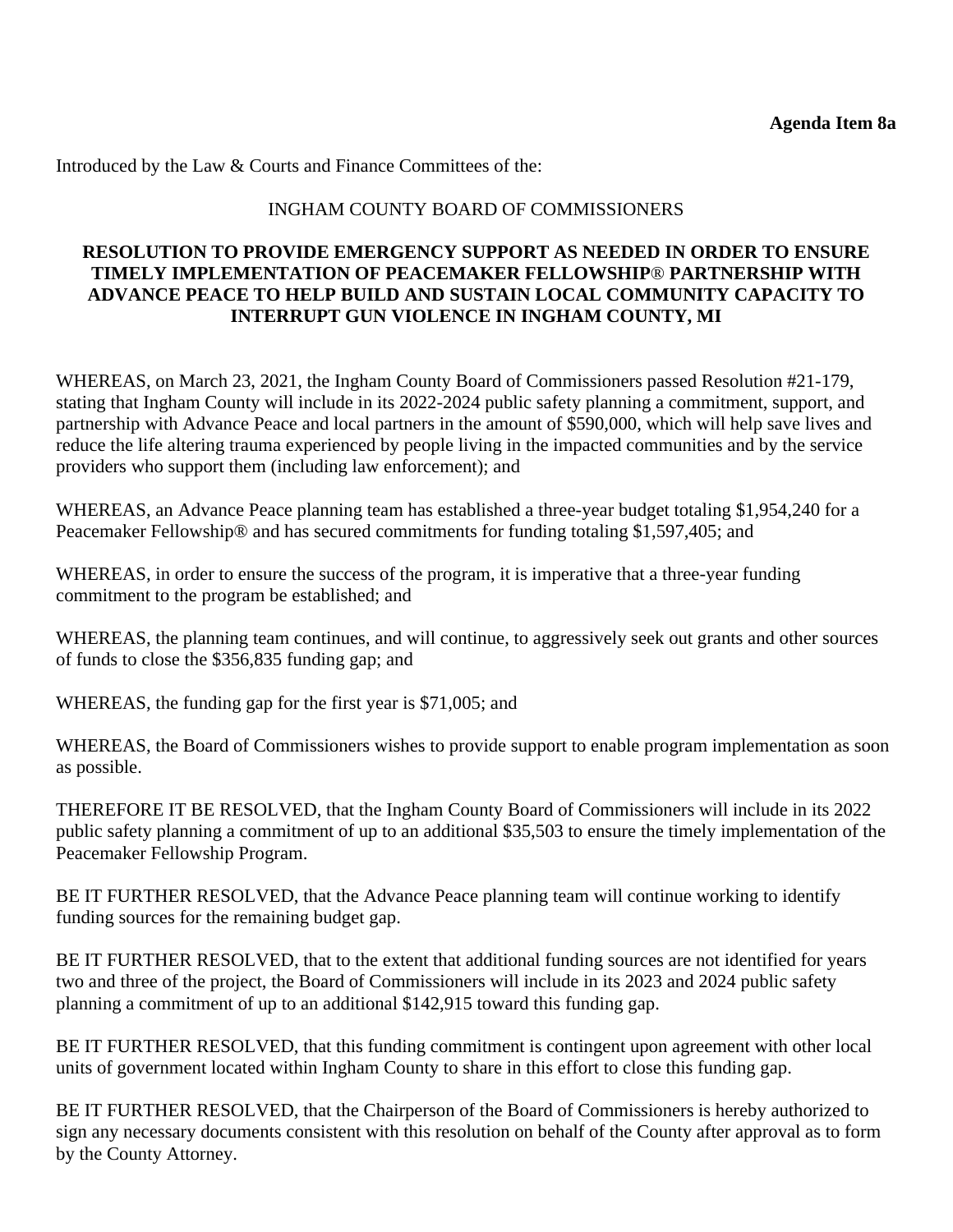<span id="page-31-0"></span>

| TO:             | Law & Courts and Finance Committees                                                                                                                                |  |
|-----------------|--------------------------------------------------------------------------------------------------------------------------------------------------------------------|--|
| <b>FROM:</b>    | Jessica Yorko, Health Promotion & Prevention Division Manager                                                                                                      |  |
| DATE:           | July 2, 2021                                                                                                                                                       |  |
| <b>SUBJECT:</b> | Resolution to Provide \$25,000 in Rapid Response Funding to Interrupt Escalating Gun Violence<br>in Ingham County, MI from July 1, 2021 through September 30, 2021 |  |

For the meeting agendas of July 15 and July 21

## **BACKGROUND**

On March 23, 2021, the Board of Commissioners approved Resolution #21-179, stating that Ingham County will include in its 2022-2024 public safety planning a commitment, support, and partnership with Advance Peace and local partners in the amount of \$590,000 to establish a program to help build and sustain local community capacity to interrupt gun violence. Such a program will help save lives and reduce the life-altering trauma experienced by people living in the impacted communities and by the service providers who support them.

Due to the protracted nature of the full Lansing/Ingham Peacemaker Fellowship® contracting and implementation timeline (see below), and the rapid escalation of fatal and non-fatal shootings in Lansing and other parts of Ingham County in the first two quarters of 2021, the Lansing/Ingham Advance Peace Planning Team initiated a rapid response initiative on June 14, 2021. This rapid response initiative has led to a temporary ceasefire of the rapidly escalating youth-involved shootings that have claimed more than 23 young lives in Ingham County in 2021.

The first phases of the Rapid Response plan were funded by community donations. Full implementation of the Rapid Response plan could be made possible through approval of \$25,000 in ARP funds for the period July 1, 2021 through October 15, 2021.

The Rapid Response plan includes the following critical services and outreach components:

- 1) Non-police, culturally competent, trauma-informed social worker supports for victims, witnesses, impacted families and friends, and shooters.
- 2) Mediation services from non-police, trusted individuals already working with young people in the community who are trained and experienced in non-violent conflict resolution approaches
- 3) Non-police de-escalation supports from trusted individuals already working with young people in the community, including but not limited to temporary re-location assistance for those at the center of violent conflicts
- 4) Outreach and engagement to promote the availability of these services and supports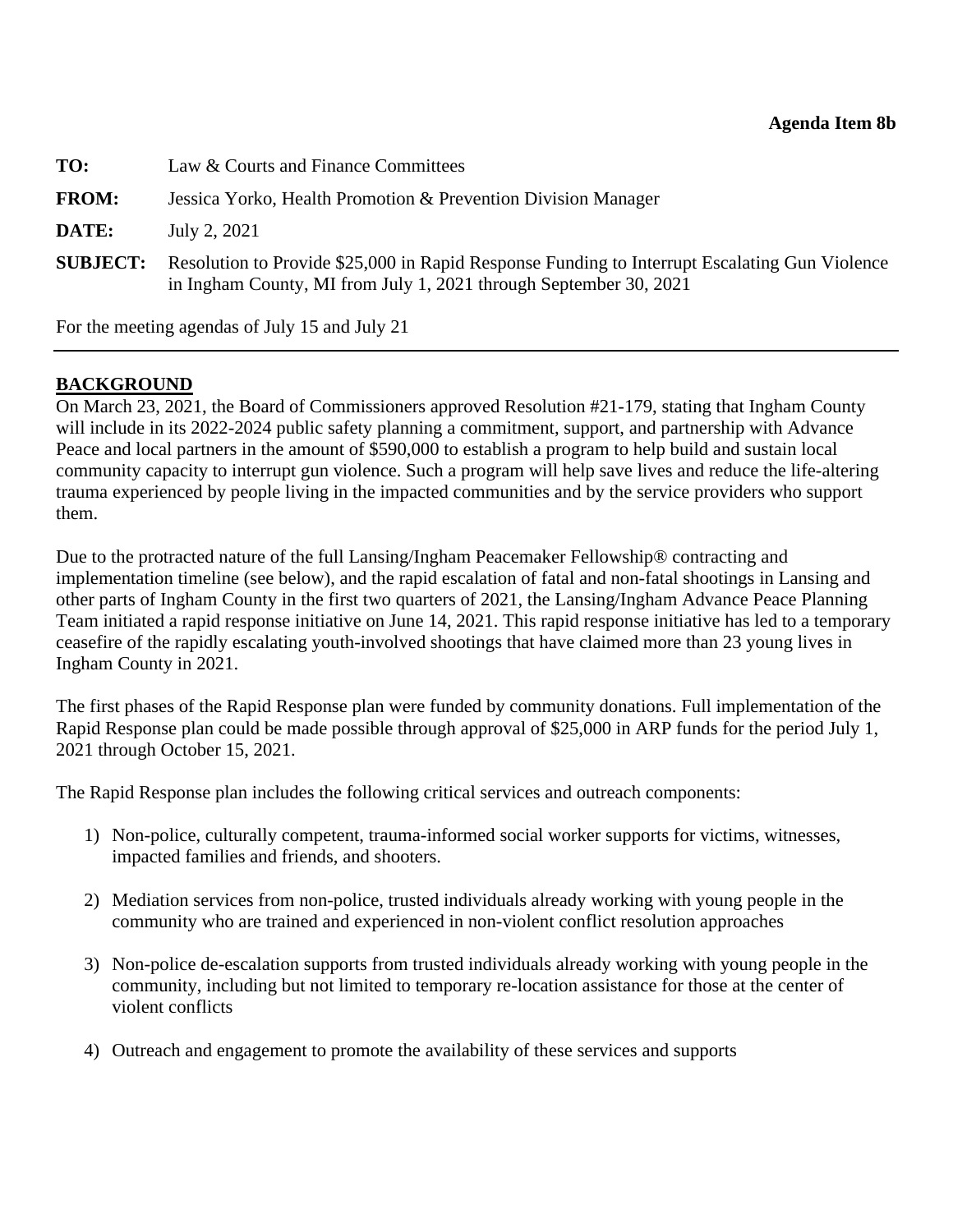*\* Lansing/Ingham Peacemaker Fellowship ® Implementation Timeline and Process:* 

- April 8, 2021 and July 1, 2021: The Lansing/Ingham Advance Peace Planning Team worked with the Advance Peace national organization between to identify and secure matching funds to implement this program for the first three years.
- April 8, 2021 to July 1, 2021: The Lansing/Ingham Advance Peace Planning Team designed an implementation timeline for the first three years of the Lansing/Ingham Peacemaker Fellowship®. This timeline is as follows:
	- o July 9, 2021: Ingham County will release a request for proposals on for the local operator of the Lansing/Ingham Peacemaker Fellowship®
	- o July 29, 2021: Written responses to the RFP will be due to Ingham County Purchasing Department
	- o August 2-13, 2021: Interview component of RFP process will be conducted
	- o August 20, 2021: Final decision to select non-profit operator will be made
	- o September 7, 2021: Resolution to authorize an agreement between Ingham County and the local operator of the Lansing/Ingham Peacemaker Fellowship® will be submitted to the Ingham County Board of Commissioners by in order to be voted upon by the appropriate committees and full BOC by September 28, 2021
	- o August 15 October 15, 2021: Contracts will be issued and executed with local operator, Michigan Public Health Institute (evaluator) and Advance Peace (national advisor/trainer).
	- o October 15, 2021 December 31, 2024: First three years of Lansing/Ingham Peacemaker Fellowship®

## **ALTERNATIVES**

N/A

# **FINANCIAL IMPACT**

\$25,000

## **STRATEGIC PLANNING IMPACT**

This resolution supports the commitment of the Ingham County Board of Commissioners to continue work that targets violent offenders, high level drug dealers, gang activity, and gun violence (Goal A, Strategy 1, Task x of the 2018-2022 Update to the Strategic Plan and Action Plan.)

## **OTHER CONSIDERATIONS**

 $N/A$ 

# **RECOMMENDATION**

Based on the information presented, I respectfully recommend approval of the attached resolution.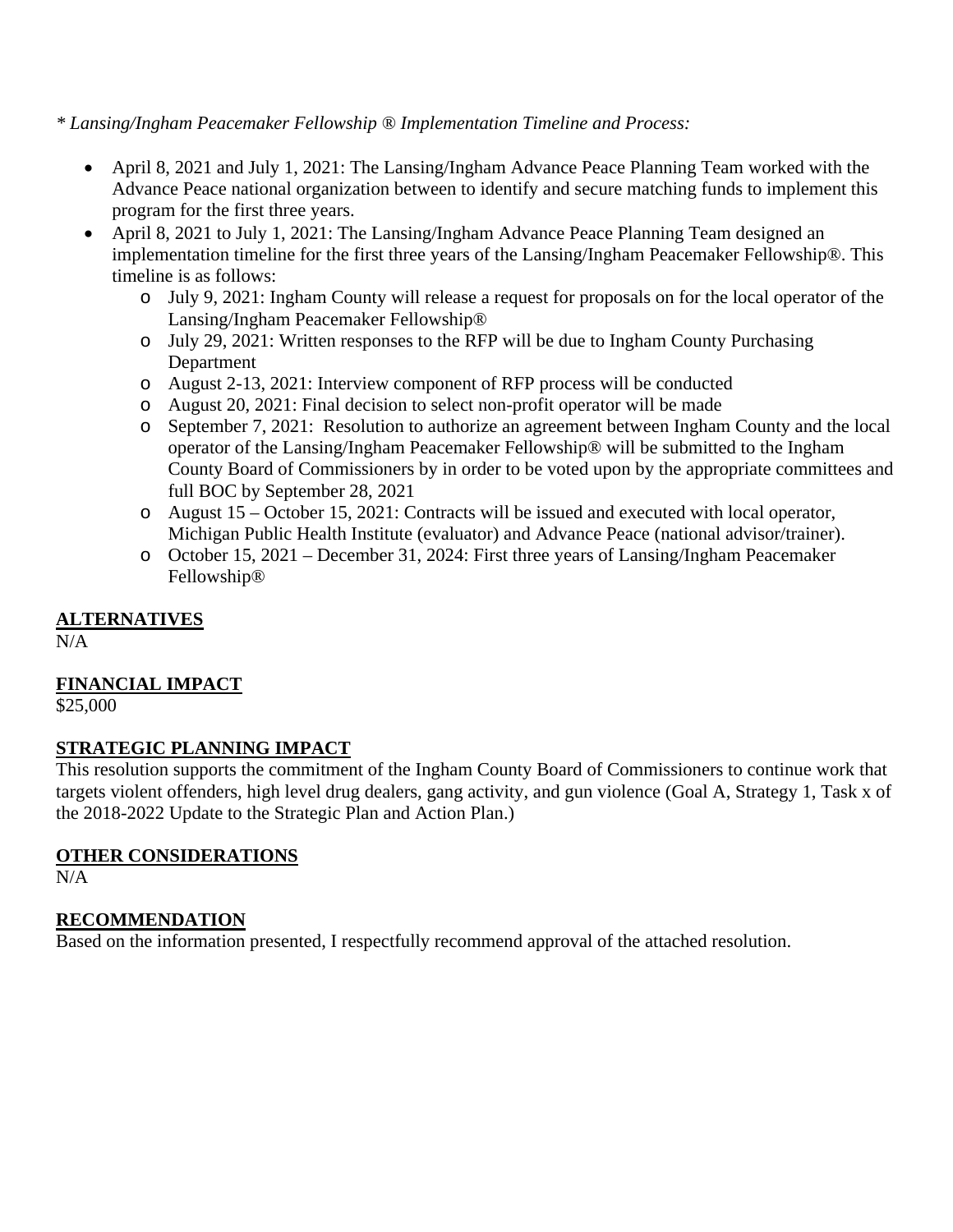Introduced by the Law & Courts and Finance Committees of the:

#### INGHAM COUNTY BOARD OF COMMISSIONERS

#### **RESOLUTION TO UTILIZE AMERICAN RESCUE PLAN FUNDS TO IMPLEMENT COMMUNITY-DESIGNED RAPID RESPONSE GUN VIOLENCE INTERRUPTION PLAN AND AUTHORIZE AGREEMENT WITH COAT OF MANY COLORS COUNSELING SERVICES AND THE VILLAGE LANSING THROUGH OCTOBER 1, 2021**

WHEREAS, H.R. 1319 of the 117<sup>th</sup> Congress, also known as the American Rescue Plan Act of 2021 became law on March, 11, 2021; and

WHEREAS, *Subtitle M – Coronavirus State and Local Fiscal Recovery Funds* of the American Rescue Plan provides funding to metropolitan cities, nonentitlement units of local government, and counties to mitigate the fiscal effects stemming from the public health emergency with respect to the Coronavirus Disease (COVID–19); and

WHEREAS, eligible uses of the American Rescue Plan funds include:

(A) to respond to the public health emergency with respect to COVID–19 or its negative economic impacts, including assistance to households, small businesses, and nonprofits, or aid to impacted industries such as tourism, travel, and hospitality;

(B) to respond to workers performing essential work during the COVID–19 public health emergency by providing premium pay to eligible workers of the metropolitan city, nonentitlement unit of local government, or county that are performing such essential work, or by providing grants to eligible employers that have eligible workers who perform essential work;

(C) for the provision of government services to the extent of the reduction in revenue of such metropolitan city, nonentitlement unit of local government, or county due to the COVID–19 public health emergency relative to revenues collected in the most recent full fiscal year of the metropolitan city, nonentitlement unit of local government, or county prior to the emergency;

(D) to make necessary investments in water, sewer, or broadband infrastructure; and

WHEREAS, Ingham County will receive \$56,796,438 in American Rescue Plan funds in two separate tranches of \$28,398,219, the First Tranche Amount was received on May 20, 2021 and the Second Tranche Amount not earlier than 12 months after the first tranche payment is received; and

WHEREAS, the United States Department of the Treasury issued an Interim Final Rule further defining eligible uses to address disparities in public health outcomes to include evidence-based community violence intervention programs to prevent violence and mitigate the increase in violence during the pandemic; and

WHEREAS, Ingham County Health Department (ICHD) tracks rates of violent crime, including fatal and nonfatal shootings, and lifts community voices about the impacts of shooting and other violent crime on residents' physical, social, emotional, mental, and financial health; and

WHEREAS, from 2012 through 2019, the rate of increase of violent crime rates in Ingham County far surpassed statewide and national trends, with violent crime rates trending downward in Michigan and in the United States overall but upward in Ingham County; and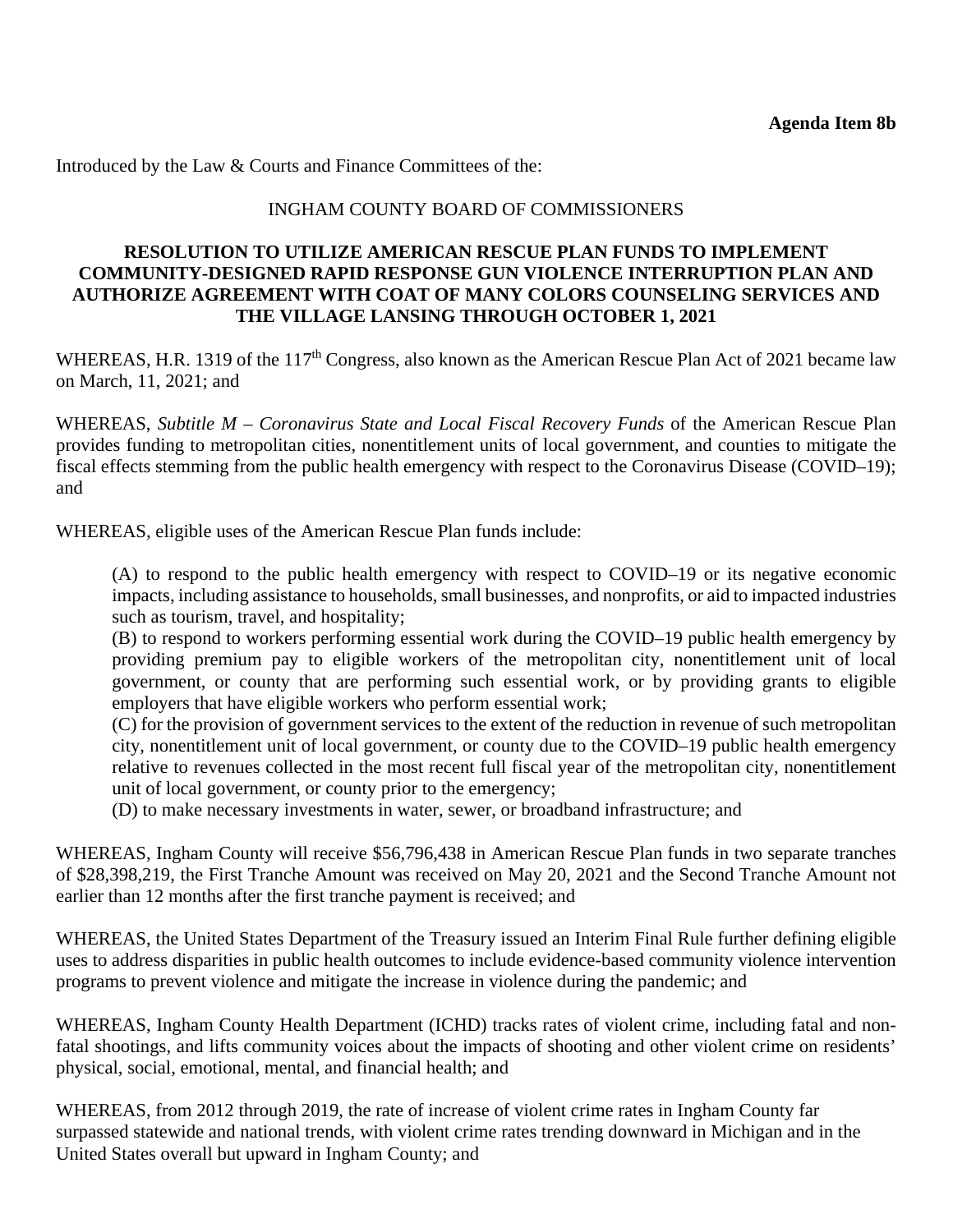WHEREAS, gun violence has been identified as a top concern in several resident focus groups starting in 2015; and

WHEREAS, due to financial and social impacts of the COVID-19 pandemic, fatal shootings in Ingham County doubled from 2019 to 2020 and non-fatal shootings more than quadrupled; and

WHEREAS, fatal shootings in 2021 are on track to be 400% higher than in 2019, with at least one fatal shooting occurring every other week on average; and

WHEREAS, non-fatal shootings in 2021 are on track to be 800% higher than in 2019, with an average of three non-fatal shootings occurring every day in Ingham County from January 1 through June 30, 2021; and

WHEREAS, a gun violence memorial was created in 2015 at https://gunmemorial.org/MI/lansing in order to put a face on these statistics, to help others understand the ripple effects of each shooting and the impacts on friends and families; and

WHEREAS, residents have consistently voiced the need for effective, non-policing gun violence interruption approaches, trauma-informed supports for victims and witnesses, non-violent conflict resolution, and other healing, liberation-centered and restorative approaches designed to end the cycle of violence in Ingham County communities; and

WHEREAS, residents have consistently explained that over-policing and disproportionate incarceration of Black/African American and Hispanic/Latinx people accelerates the cycle of violence as those individuals are driven further into illegal forms of financial survival and illegal job markets upon release from jail or prison; and

WHEREAS, the cycle of violence continues when young people accumulate criminal records due to court costs, fines and fees, lost wages, imputed child support during incarceration, and future sanctions on employment, federal grants and loans for college education, housing assistance, and food benefits through the Supplemental Nutritional Assistance Program (SNAP); and

WHEREAS, more than 90% of shooters involved in fatal and non-fatal shootings in Ingham County are never charged with the crime, with hundreds of "cold cases" that have gone unsolved in Ingham County, with no justice for victims' families, and a strong potential for retaliation; and

WHEREAS, between 2018 and 2021 ICHD convened and participated in numerous listening sessions to hear from families and individuals impacted by gun violence and over-policing; and

WHEREAS, between 2018 and 2021 ICHD convened dialogue sessions with impacted residents and officials from Sparrow Health System, City of Lansing Mayor's Office and Department of Neighborhoods & Citizen Engagement, Ingham County Prosecutor's Office, Lansing Police Department, Ingham County Sheriff's Office, Lansing School District, and several community-based organizations and national gun violence prevention and interruption specialists; and

WHEREAS, these sessions led to the September 2020 assessment visit with Mr. DeVone Boggan, CEO of the national Advance Peace organization, where residents and officials were able to learn about the Peacemaker Fellowship® and consider its implementation in Ingham County; and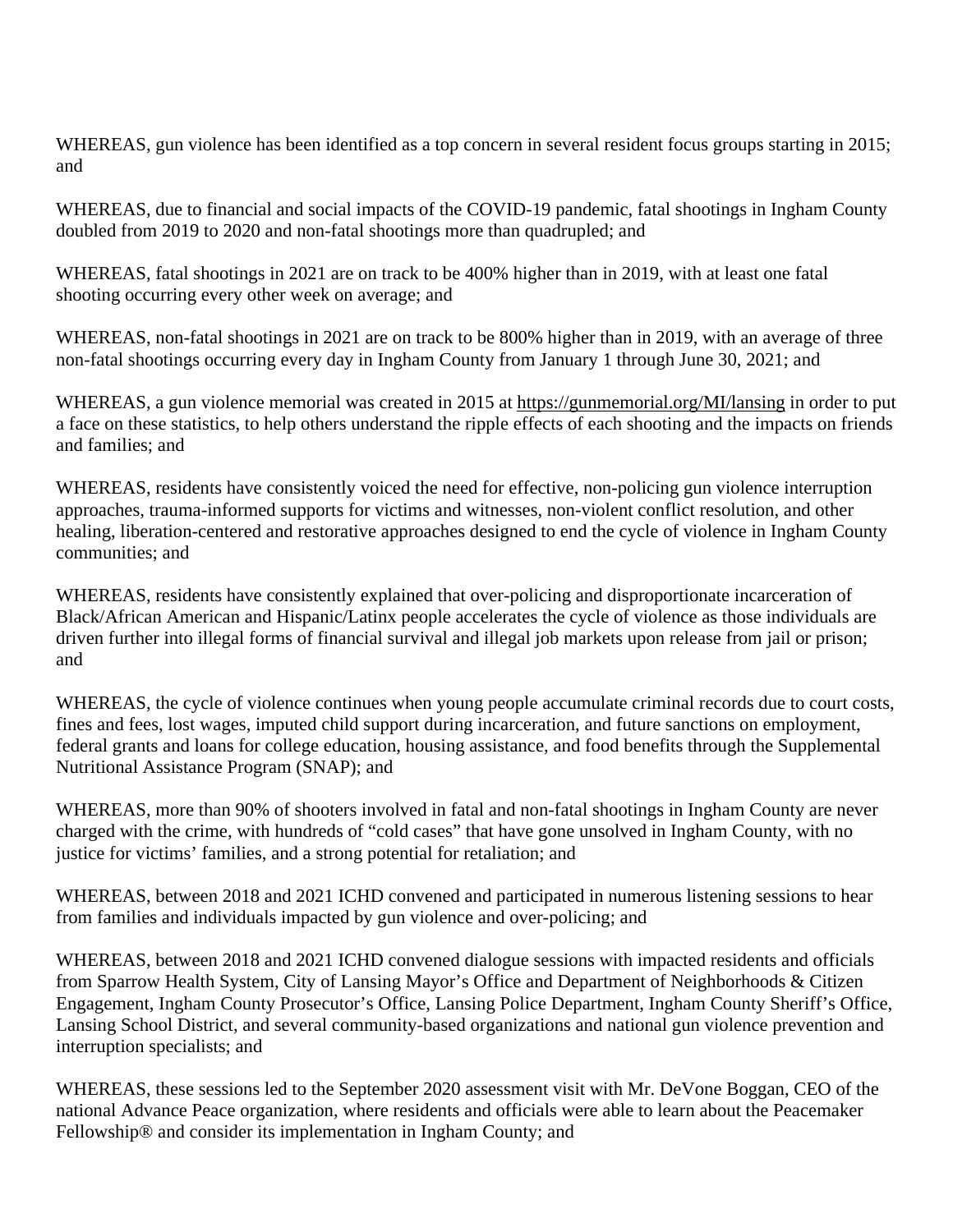WHEREAS, Ingham County will release in July 2021 a request for proposals for the grassroots operator of the Lansing/Ingham Peacemaker Fellowship ®; and

WHEREAS, October 1, 2021 is the tentative launch date for the Fellowship, which is the earliest possible date to complete the selection process and issuance and full execution of contracts for the Fellowship operator (to be determined), evaluator (Michigan Public Health Institute), and national technical assistance provider (Advance Peace); and

WHEREAS, due to the rapid escalation of youth-involved shootings during the second quarter of 2021, with a total of 23 fatal shootings to date; and

WHEREAS, after six young people were shot in crowded public parks during the weeks of June 7 and June 14, community partners and residents convened on June 14 and began conferring with youth and families involved in the recent shootings to design a "Rapid Response" plan; and

WHEREAS, the Rapid Response plan has been partially implemented from June 14, 2021 to June 30, 2021, and requires additional resources for full implementation; and

WHEREAS, the grassroots organizations and agencies involved in implementing the Rapid Response Plan include Ingham County Health Department, The Village Lansing, Mikey23Foundation, City of Lansing Department of Neighborhoods & Citizen Engagement, and Coat of Many Colors Counseling Services; and

WHEREAS, the Rapid Response plan includes the following critical services and outreach components:

- 1) Non-police, culturally competent, trauma-informed social worker supports for victims, witnesses, impacted families and friends, and shooters
- 2) Mediation services from non-police, trusted individuals already working with young people in the community who are trained and experienced in non-violent conflict resolution approaches
- 3) Non-police de-escalation supports from trusted individuals already working with young people in the community, including but not limited to temporary re-location assistance for those at the center of violent conflicts
- 4) Outreach and engagement to promote the availability of these services and supports; and

WHEREAS, Ingham County Health Department wishes to contract with Coat of Many Colors Counseling Services and The Village Lansing in order to fully implement the Rapid Response plan described above.

THEREFORE BE IT RESOLVED, that the Ingham County Board of Commissioners authorizes use of up to \$25,000 of American Rescue Plans funds to implement the Rapid Response Plan described above.

BE IT FURTHER RESOLVED, that the Ingham County Board of Commissioners authorizes an agreement with the Coat of Many Colors Counseling Services in an amount up to \$5,000 for education and outreach to impacted communities and to fill any temporary gaps in health plan coverage for direct services for individual and/or group counseling sessions.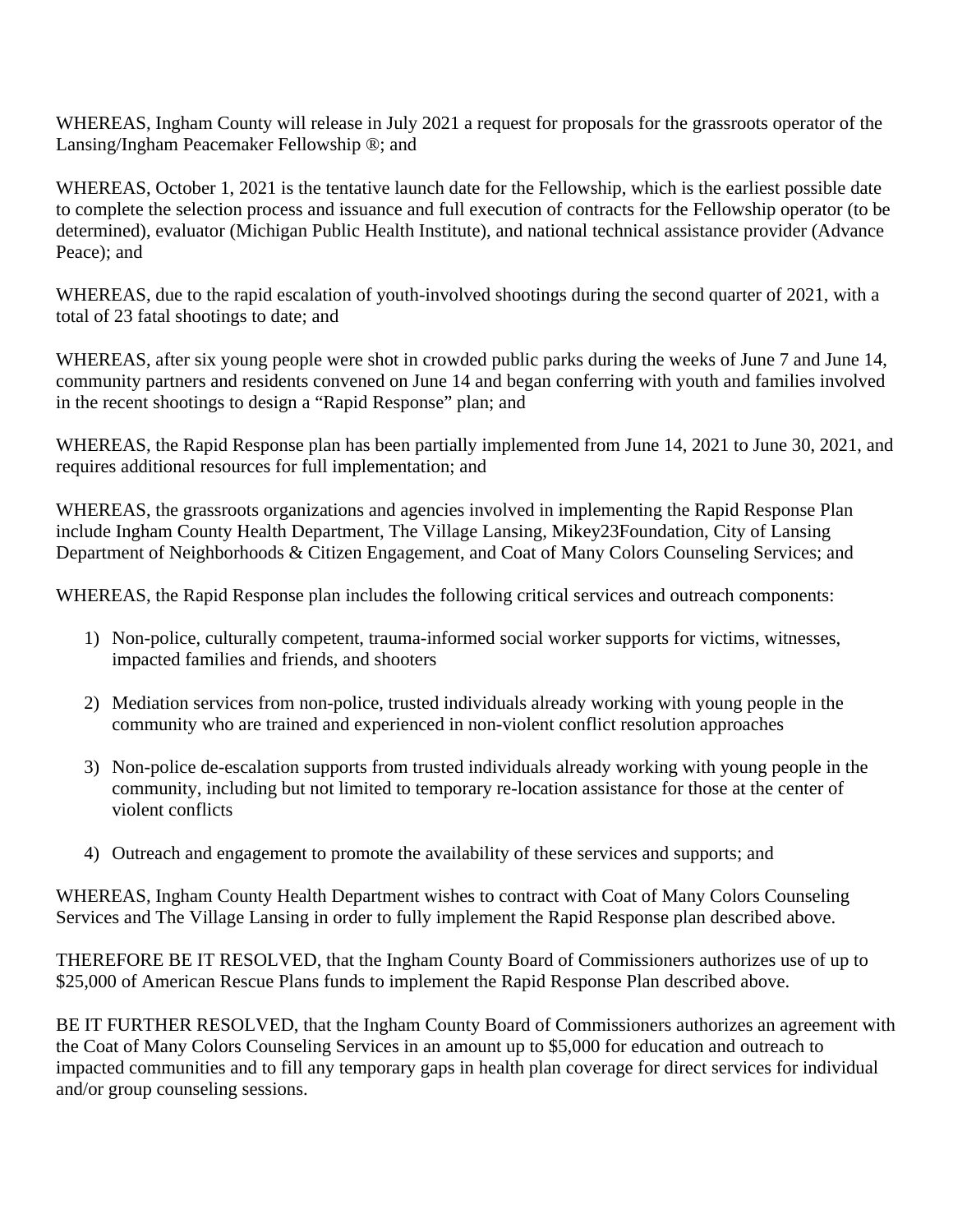BE IT FURTHER RESOLVED, that the Ingham County Board of Commissioners authorizes an agreement with The Village Lansing in an amount up to \$18,000 for education and outreach to impacted communities, nonviolence conflict resolution mediation services and non-police de-escalation supports.

BE IT FURTHER RESOLVED, that these agreements shall be for the period of July 1, 2021 through October 1, 2021.

BE IT FURTHER RESOLVED, that Ingham County Board of Commissioners authorizes Ingham County Health Department to utilize up to \$2,000 for additional outreach and engagement to impacted communities to promote the availability of these services and supports.

BE IT FURTHER RESOLVED, that the Controller's Office will ensure the requests are eligible for American Rescue Plan funding.

BE IT FURTHER RESOLVED, that the Controller/Administrator is authorized to make any necessary budget adjustments.

BE IT FURTHER RESOLVED, that the Chairperson of the Board of Commissioners is hereby authorized to sign any necessary contract documents on behalf of the County after approval as to form by the County Attorney.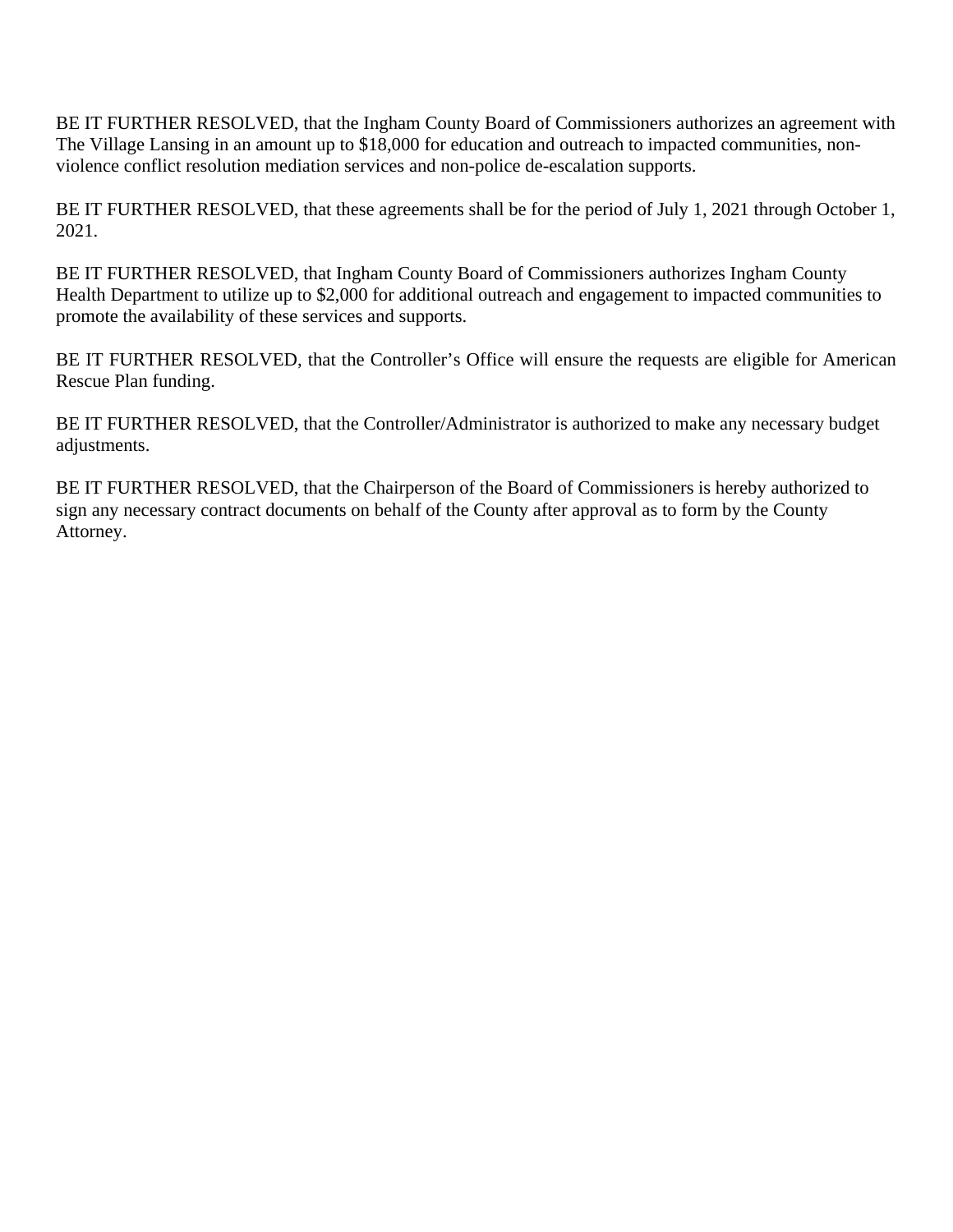#### **Agenda Item 9**

<span id="page-37-0"></span>**TO:** Law & Courts and Finance Committees **FROM:** Teri Morton, Deputy Controller **DATE:** June 30, 2021 **SUBJECT:** Resolution to Adopt the 2022 Juvenile Justice Community Agency Process Calendar For the meeting agendas of Law & Courts July 15 and Finance July 21

## **BACKGROUND**

This resolution would authorize the adoption of the attached 2022 Juvenile Justice Community Agency Process calendar to establish time lines and a budgeted amount for the process. The Board of Commissioners has reserved a portion of the Juvenile Justice Millage annually to enable this grant process. This process partners with local agencies to provide some preventive services to eligible at-risk county youth outside the formal judicial process to help reduce the Court's formal dockets.

## **ALTERNATIVES**

This is a discretionary program and is not required.

# **FINANCIAL IMPACT**

In 2021, the Board of Commissioners allocated \$125,000 in funding for this program from the Juvenile Justice Millage proceeds. The 2020 year end audited fund balance is \$2,762,393 for the Juvenile Justice Millage Fund.

## **OTHER CONSIDERATIONS**

Grant awards for 2021 were in the amount of \$149,571:

| • Child and Family Charities – Nexus Program                           | \$40,024 |
|------------------------------------------------------------------------|----------|
| • Child and Family Charities $-$ Teen Court                            | \$26,547 |
| • Resolution Services Center of Central Michigan – Restorative Justice | \$38,000 |
| • Resolution Services Center of Central Michigan $-$ Youth Diversion   | \$20,000 |
| • Small Talk Children's Assessment Center                              | \$25,000 |
|                                                                        |          |

The history of initial allocation vs. final appropriation over the last three years is as follows:

|                                              | 2019      | 2020      | 2021      |
|----------------------------------------------|-----------|-----------|-----------|
| Allocation Set in Calendar Resolution        | \$125,000 | \$125,000 | \$125,000 |
| <b>Total Requested</b>                       | \$122.214 | \$143,021 | \$149,571 |
| <b>Total Allocated in Funding Resolution</b> | \$122.214 | \$143,021 | \$149,571 |

## **RECOMMENDATION**

I recommend approval of the attached resolution after the Board of Commissioners establishes an amount for the 2022 Juvenile Justice Millage Community Agency Process along with the attached calendar.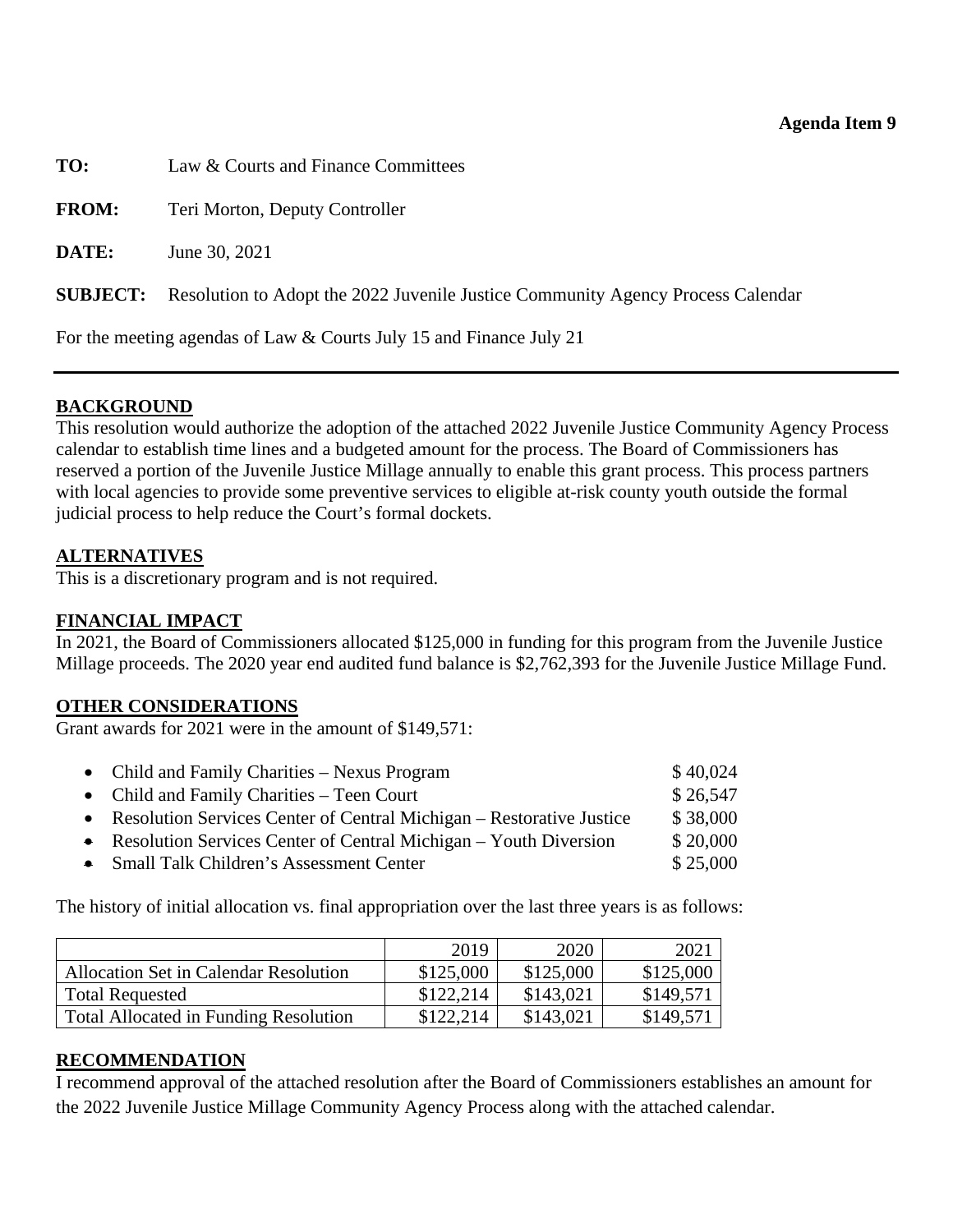**Agenda Item 9** 

Introduced by the Law & Courts and Finance Committees of the:

## INGHAM COUNTY BOARD OF COMMISSIONERS

## **RESOLUTION TO ADOPT THE 2022 JUVENILE JUSTICE COMMUNITY AGENCY PROCESS CALENDAR**

WHEREAS, a Juvenile Justice Millage was approved by the voters of Ingham County in November of 2002 and subsequently renewed, for the purpose of funding an increase to Ingham County's capacity to detain and house juveniles who are delinquent or disturbed, and to operate new and existing programs for the treatment of such juveniles; and

WHEREAS, the Ingham County Board of Commissioners wishes to adopt a resolution to establish the 2022 Juvenile Justice Community Agency Process and to reserve Juvenile Justice Millage funds in the amount of \$\_\_\_\_\_\_ for this purpose.

THEREFORE BE IT RESOLVED, that the Ingham County Board of Commissioners hereby adopts the attached 2022 Juvenile Justice Community Agency Process Calendar to establish time lines for the process.